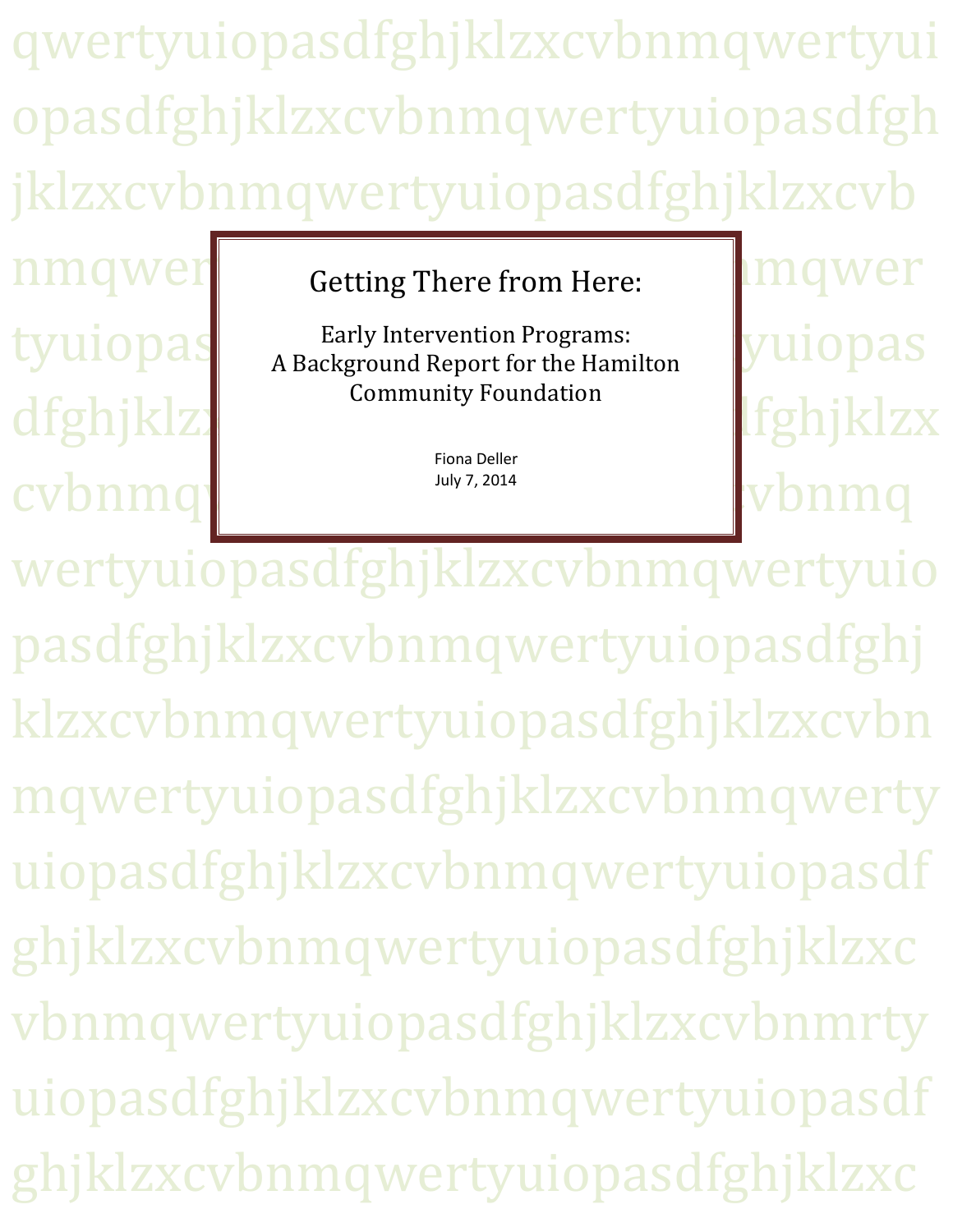### Contents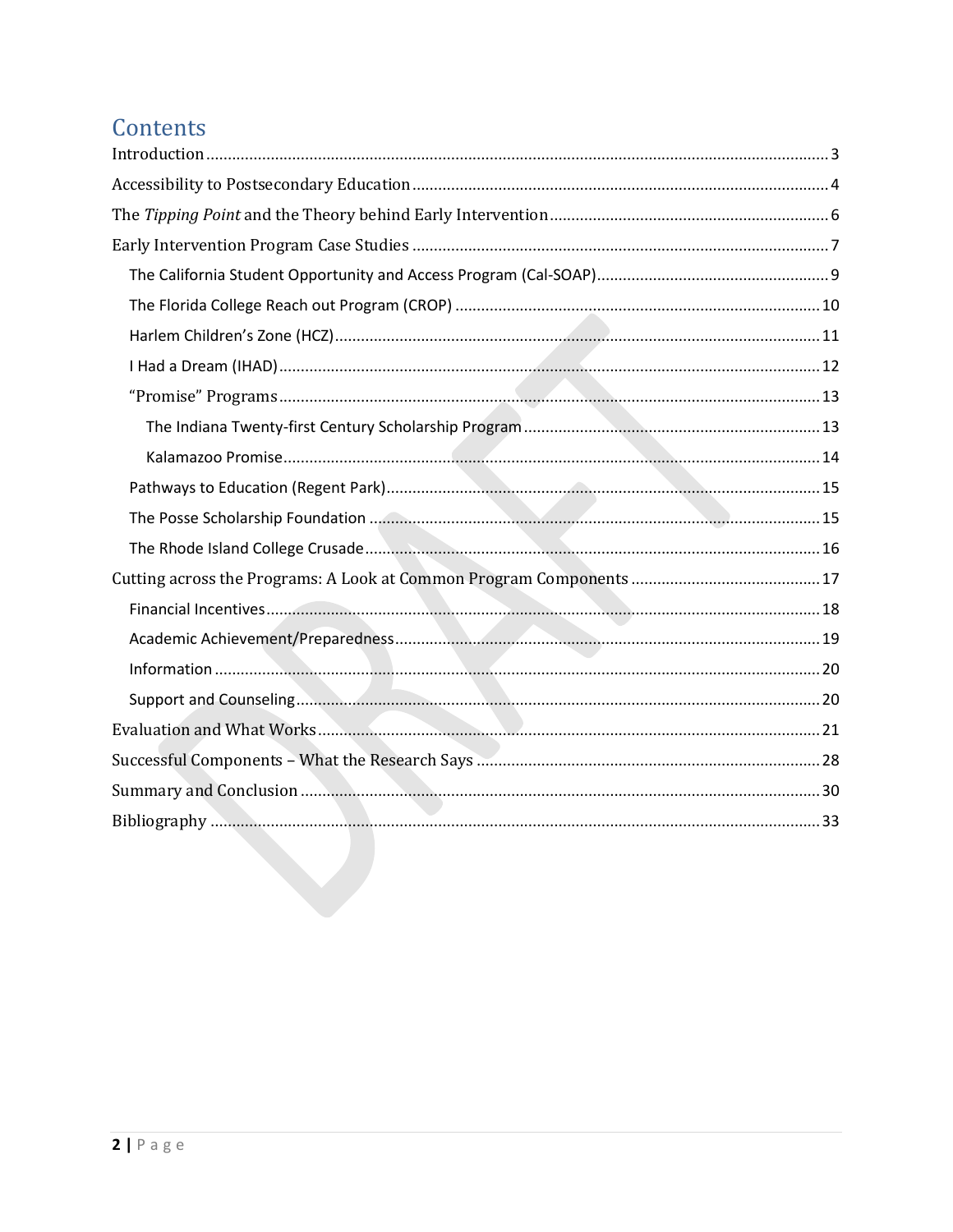### <span id="page-2-0"></span>Introduction

Over the last few decades there has been an increasing awareness of the importance of postsecondary education in Canada and globally. As a society we are moving from a mid-20<sup>th</sup> century idea of postsecondary education as "elite" to a new understanding of "mass" postsecondary education (Trow, 1973), and potentially to a newer view of postsecondary education as universal. The growing consensus is that postsecondary education is important to the economy, in providing the skilled workers required in the labour market of the  $21<sup>st</sup>$  century, to the social and economic health of society, and to an individuals' ability to participate and contribute fully in society and labour market.

Given that premise, a tension arises as not everyone has the same equity of access to postsecondary education in Canada and therefore a large part of our society is currently being left out of the migration up and through postsecondary education.

The purpose of this report is to look at one programmatic approach to improving access among underrepresented groups, particularly low income and first generation youth. Early intervention programs (also called pre-college access programs or college outreach programs, primarily in the United States) are designed to help those youth who might otherwise not participate in postsecondary education get the resources, support and information they need to participate.

This report is the first of three reports commissioned by the Hamilton Community Foundation. The first report, below, will provide an overview of early intervention programs, the research and theory behind them, and how they support students from at risk or underrepresented backgrounds to graduate from high school and gain access to postsecondary education. The report uses 9 case studies, 8 in the United States and one in Canada, to illustrate the diverse ways that early intervention programs can function. Finally, this report looks at what evaluation research is available for these programs and what we can learn from this research.

The second report will place early intervention in the Hamilton context. Drawing on lessons learned from the first report and input from the community, it will provide three models that might work in the Hamilton community. In particular it will draw on research from other parts of the world, look at in-school interventions (such as charter schools and academic advancement programs) and programs that already exist in the Hamilton region.

The third report will more fully draw upon conversations with the community and further research in support of those conversations, to provide one proposed model that might work in the Hamilton community along with an evaluation framework and options and strategies for next steps.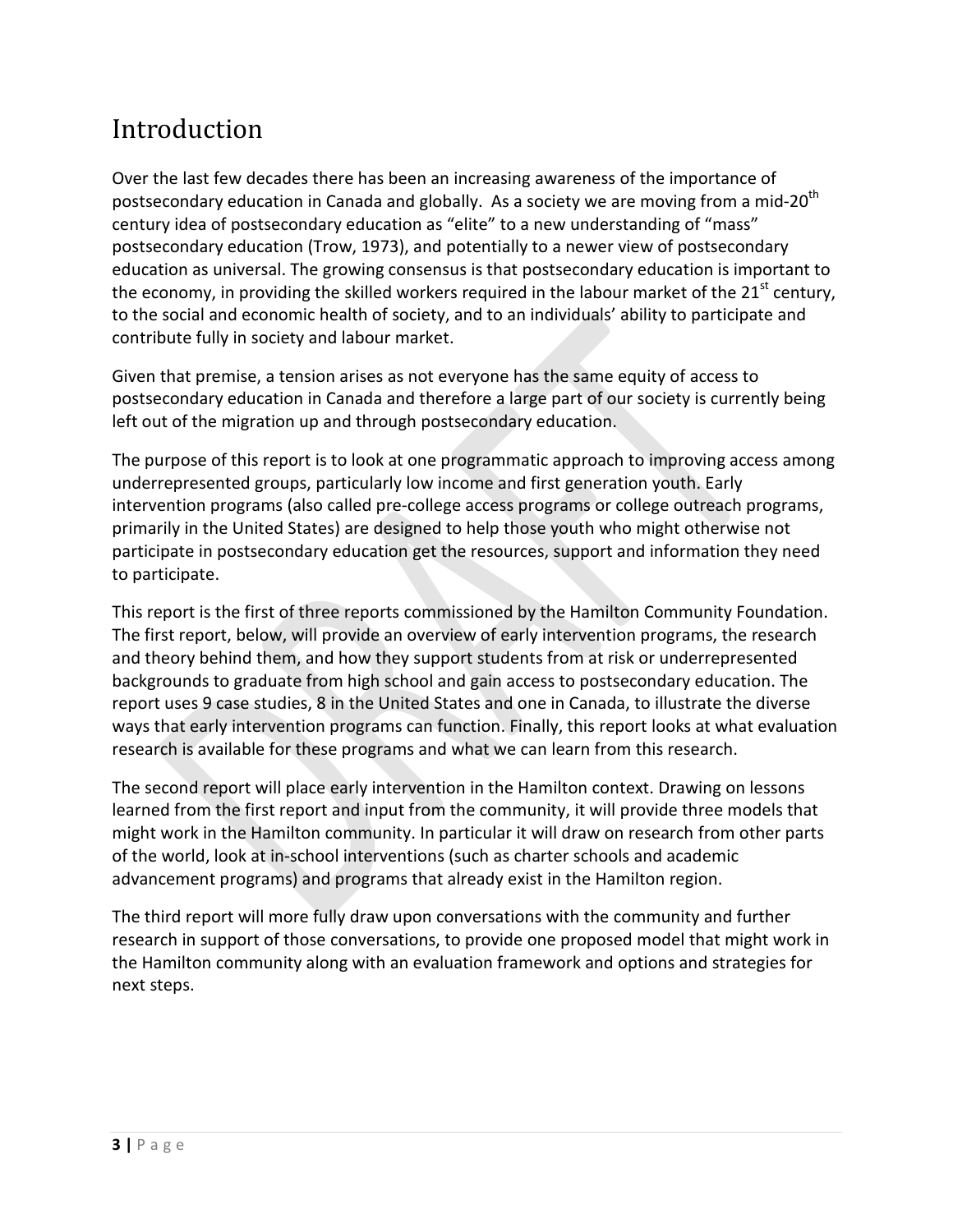# <span id="page-3-0"></span>Accessibility to Postsecondary Education

A great deal has been written about access to postsecondary education in Canada over the last decade<sup>[1](#page-3-1)</sup>. Access in fact has become the word that defines much of the postsecondary agenda for governments, institutions, research organizations and advocacy groups. As participation in postsecondary has become the norm, rather than the exception, as the national focus on the knowledge economy grows and requires an increasingly educated citizenry, as aggregate attainment levels top OECD charts and continue to grow year over year (OECD, 2007), the question naturally starts to centre around who is *not* going, and why.

What becomes immediately apparent is that those who have the most difficulty generally in society also have the most difficulty accessing postsecondary education. Aboriginal youth (Malatest 2004; Mendelson, 2006), youth with disabilities (Chambers and Mahadeo , 2011), low income youth (Frenette, 2007; Deller and Oldford, 2011) and youth whose parents did not attend postsecondary, commonly now called first generation youth (Prairie Research Associates, 2005; Berger et al., 2007; Finnie et al., 2004), are less likely to attend postsecondary education. Also, youth from some visible minority groups seem to be less likely to attend (Abada et al, 2008) and youth from rural and remote locations are less likely to go to university (Andres and Looker, 2001).

In some cases the reasons may seem apparent, for rural and remote youth distance to the nearest university is problematic; for low income youth the costs of a four year degree may seem prohibitive. However, there is a growing realization in the research that despite programmatic attempts to address these needs (most notably with student financial assistance, but also with programs like online education and college to university transfer agreements) students from traditionally underrepresented backgrounds still have limited access to postsecondary education.

One of the reasons for this may be that youth who do not attend postsecondary education tend to face a network of barriers, not a single simple barrier, and often the direct observable barrier (e.g., academic unpreparedness, lack of finances) is the result of a range of barriers that the youth was unable to negotiate from an early age. For example, Aboriginal youth face specific cultural barriers, those who do attend postsecondary education tend to be older, have a dependent or other family responsibilities, be less likely to have graduated high school, be low income and first generation (R.A. Malatest and Stonechild, 2008). As another example, first

<span id="page-3-1"></span> $1$  For the most recent literature reviews on this issue see Educational Policy Institute (2008), Mueller, Richard E. (2008), and Tandem Social Research Consulting (2007)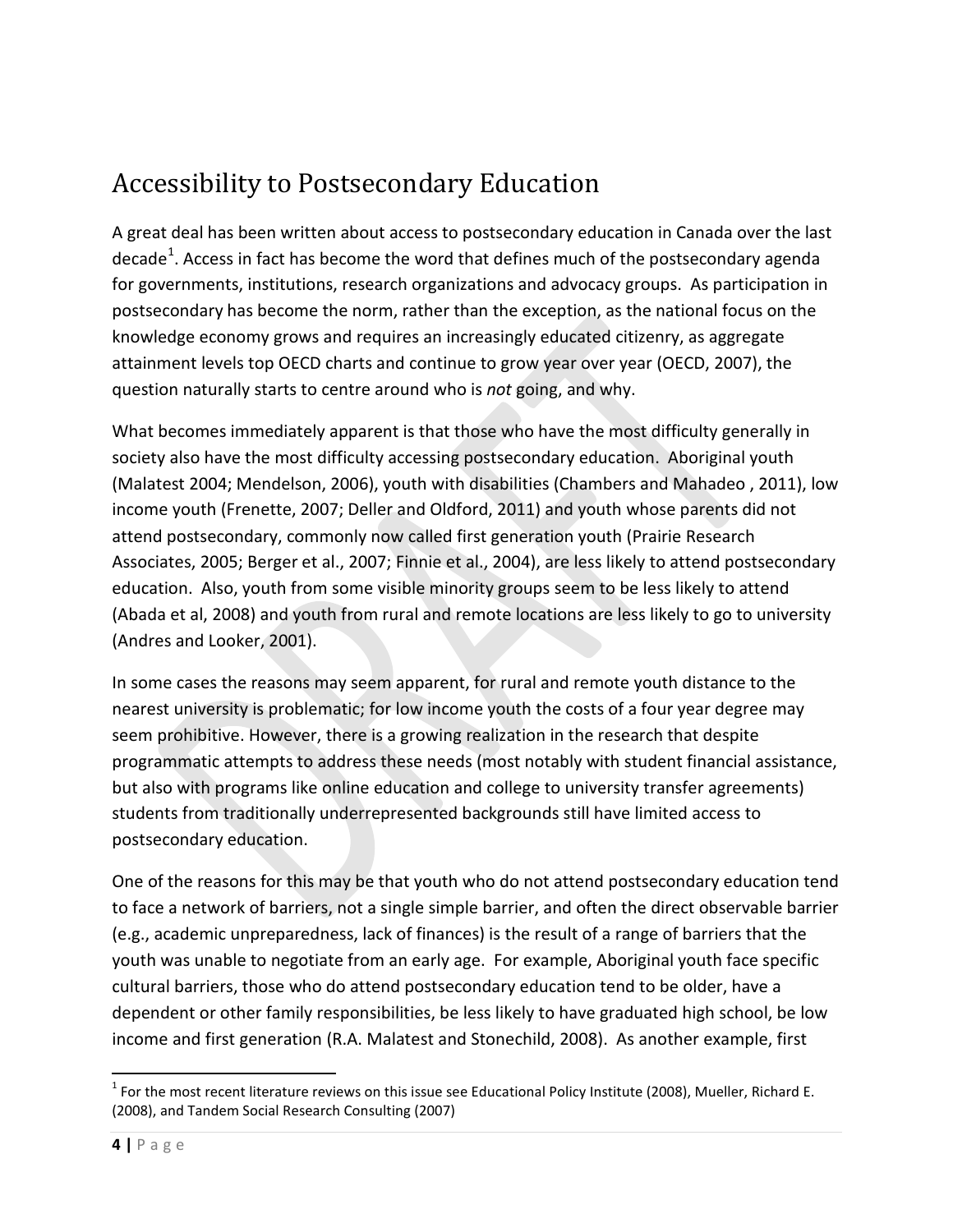generation students are more likely to be low income, but also face lower expectations from their family, less access to informational and motivational supports, and thus are more likely to "select out" of the postsecondary path early, have less self-esteem and focus less on academic preparation for postsecondary, leading to the observable barrier of academic unpreparedness (Finnie and Mueller, 2009).

In fact, parental education is one of the largest determinants of postsecondary participation (Berger, Motte and Parkin, 2007; Drolet, 2005). A parent's participation in postsecondary education gives a child an early advantage. For youth whose parents attended postsecondary, it is more likely that postsecondary education is an expectation, the parent is on hand to offer advice about programs and possible institutions that the child might attend in the future, talk about their own experience and how it benefitted them, help the child figure out how postsecondary can help them achieve their goals, help them network with others in the community around postsecondary choices, get them the right information, etc. Parents who did not attend postsecondary are less able to offer the same foundation.

In his introduction to *More Student Success* (2007, p.3), the State Higher Executive Education Officers' recent publication on college outreach, Paul Lingenfelter put it this way, "children whose parents have participated in postsecondary education are automatically enrolled in a "program" that, early in life, exposes them to the advantages of higher education and the path to success. Children whose parents have not succeeded in postsecondary education need another way to get this information."

In the literature on access, the factors that determine participation in postsecondary education are usually summed up as follows:

- Parental education (largest determinant of PSE participation)
- Financial
- Academic achievement/preparedness
- Information and support
- Peer group influence
- Self-confidence/self-esteem

A number of researchers have warned against putting too much emphasis on financial barriers alone as parental expectations and academic preparedness have much more of a direct observable impact on participation (Berger and Motte, 2008; Frenette, 2007). However, the theme of financial barriers runs throughout most of the youth cohorts who do not attend. It seems to show up not as a credit constraint on entry to postsecondary education (credit is available in the form of student financial assistance once the youth has decided to attend), but in the form of an early anti-motivational device that persuades students from certain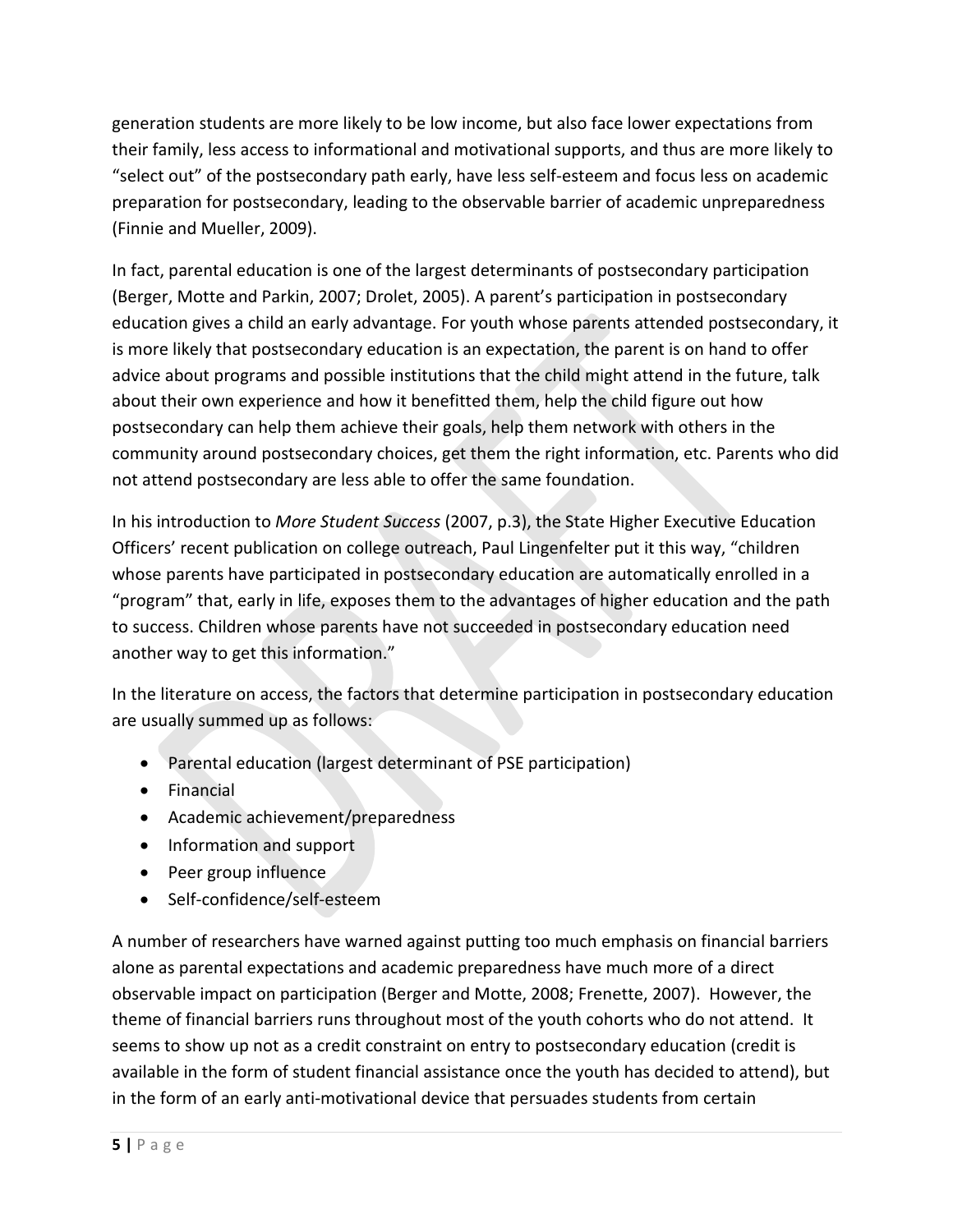backgrounds that they are not able to access postsecondary (Palameta, B. & Voyer, J.P., 2010). As an added disincentive, some of the research shows that youth from low income families tend to overestimate the cost of postsecondary education and underestimate the economic benefit associated with attaining a postsecondary education - more so than their middle and high income peers. (Ipsos-Reid, 2004; Usher, 2005; Acumen, 2008)

What seems important here is that the network of observable and underlying barriers is probably not separable and the attempt to pull it apart and address only one barrier or obstacle, is not completely effective<sup>[2](#page-5-1)</sup>.

Similarly, although it seems a good idea to try to identify when to begin the process of addressing these barriers, it is hard to pin down a moment – that tipping point - when a youth makes that conscious decision to participate in postsecondary education, or not. That decision is unique to each individual and requires two things: it requires the initial support and momentum that allows the youth to believe it is possible for him/her to participate in postsecondary education (parental support and encouragement, information on how to proceed, self-esteem, the belief that they either have or can achieve the academic and financial resources they need to attend, the support of the school, etc.) and the ability to follow up on these beliefs (the availability of academic and financials supports, the availability of helpful information on how to proceed, the support of family, peers and school administrators, etc.).

The more barriers that a youth faces, the more difficult these processes will be. For example, while academic and financial supports may be available, if a youth does not know about them, or have encouragement to seek them out or access them, they are meaningless. A youth's motivation is affected by the encouragement and support they receive from their community, their peers, their school, and their parents.

# <span id="page-5-0"></span>The *Tipping Point* and the Theory behind Early Intervention

As noted, traditionally underrepresented youth are faced with various barriers to overcome in thinking about their future choices and opportunities for postsecondary education. Somewhere along the way, maybe around grade eight or nine, maybe earlier, youth from traditionally underrepresented backgrounds often consciously or unconsciously select out of the path to postsecondary education. They decide not to go, or that it is not for them, too hard, too

<span id="page-5-1"></span> $2$  Although it might be argued that this is exactly what student financial assistance programs do, and that these programs do have some effect in addressing the credit constraint of low income students, the fact is that low income students still do not attend postsecondary education in the same numbers as their higher income peers, points to the notion that there are deeper barriers that must be addressed if that is to change. That being said, it is not known what the participation rate of low income students would be if financial assistance were not available – although it is assumed it would be much lower - so the actual effect of that program cannot be absolutely measured.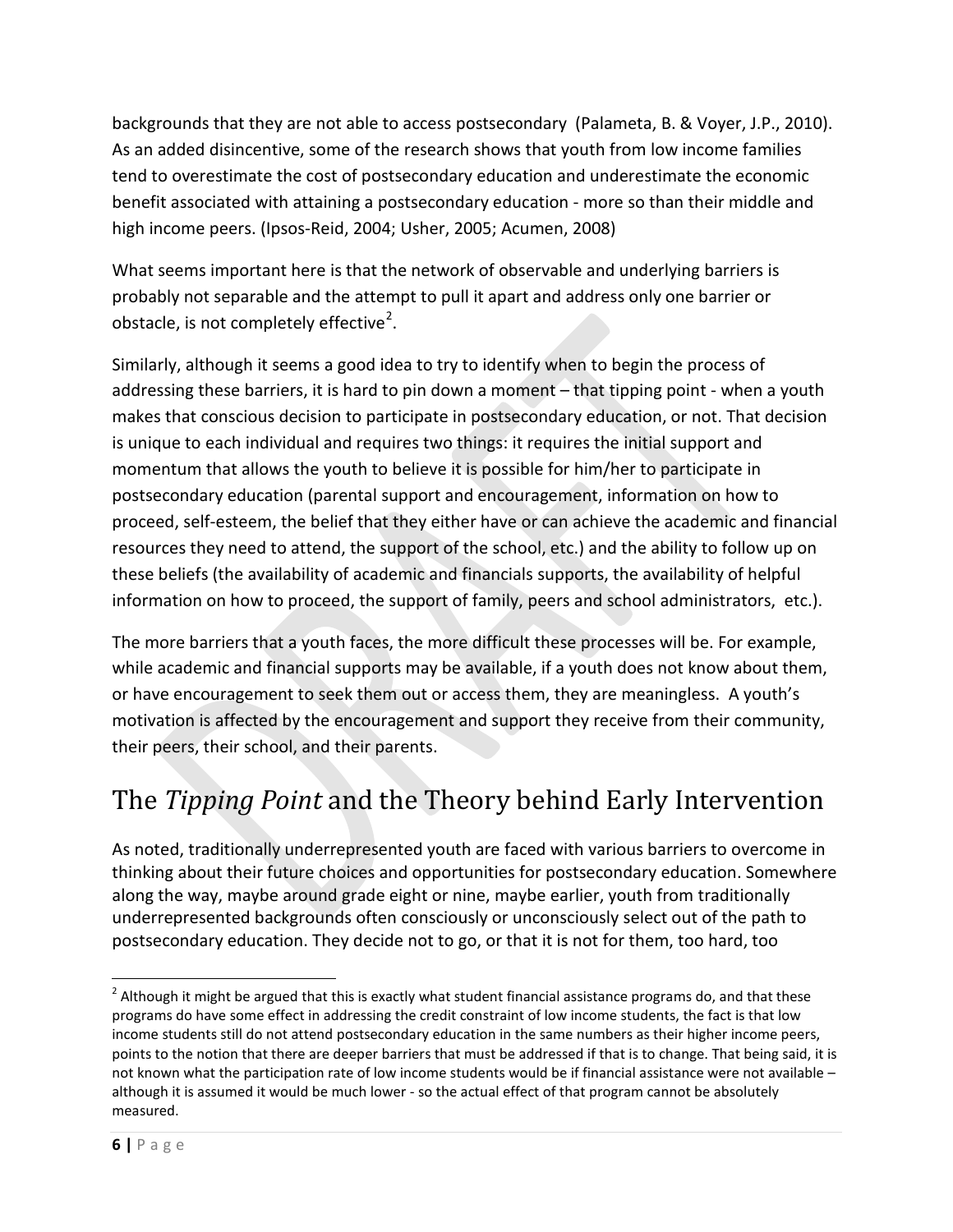expensive, too unrealistic, too far, or they simply never consider it as an option in the first place. Whatever the reasons, many of which may not even be well understood or articulated, they decide that the barriers to going on are too insurmountable to overcome.

One 2007 US study by the National Postsecondary Education Cooperative (Glover et al, 2007) has identified a potential difference in the way that "traditional" students and "underserved" students (defined for the purposes of the study as low income and/or first generation) identify decisions about postsecondary participation. The study which used focus groups of high school students to look at the question of how students prepared to go to postsecondary, suggests that while traditional students identify a long process for determining whether they will go to postsecondary, underserved students usually identify a moment in which they make the decision: A tipping point.

Early intervention programs tend to address that "tipping point"<sup>[3](#page-6-1)</sup> by assembling a variety of interventions in one program with the hope that the package of incentives and motivations will have the effect of addressing the network of barriers and tip the individual student (back) toward thinking of postsecondary education as a possible and achievable pathway.

# <span id="page-6-0"></span>Early Intervention Program Case Studies

In the early 2000s, some work was initiated by the Canada Millennium Scholarship Foundation and a handful of provincial governments to create pilot programs to test what types of early interventions would work in Canada. One of these programs, *Future to Discover*, piloted in New Brunswick and Manitoba, focused on the interaction between financial incentives and career counseling and preparation (Ford et al, 2012). Another pilot project, in British Columbia, tested the use of accelerated academic preparation and support in the classroom (Social Research and Demonstration Corporation, 2010). Two more pilots, in Manitoba and at the University of Victoria, tested packages of incentives specifically targeted at Aboriginal students (Canada Millennium Scholarship Foundation, 2008).

Another Canadian early intervention initiative that is getting a lot of attention is Pathways to Education which began in the Toronto area of Regent Park (which will be discussed in more detail below).

While these programs have certainly shown some success (in particularly the Pathways to Education program), they are few in number and in many ways in their infancy (Deller and Thomas, 2013). The real long term lessons are from the US where early intervention programs have been in place for upwards of four decades and number over 1,100 at last count (in 2001).

<span id="page-6-1"></span> $3$  For a full discussion of the concept of a tipping point see Malcolm Gladwell's The Tipping Point: How Little Things Can Make a Big Difference.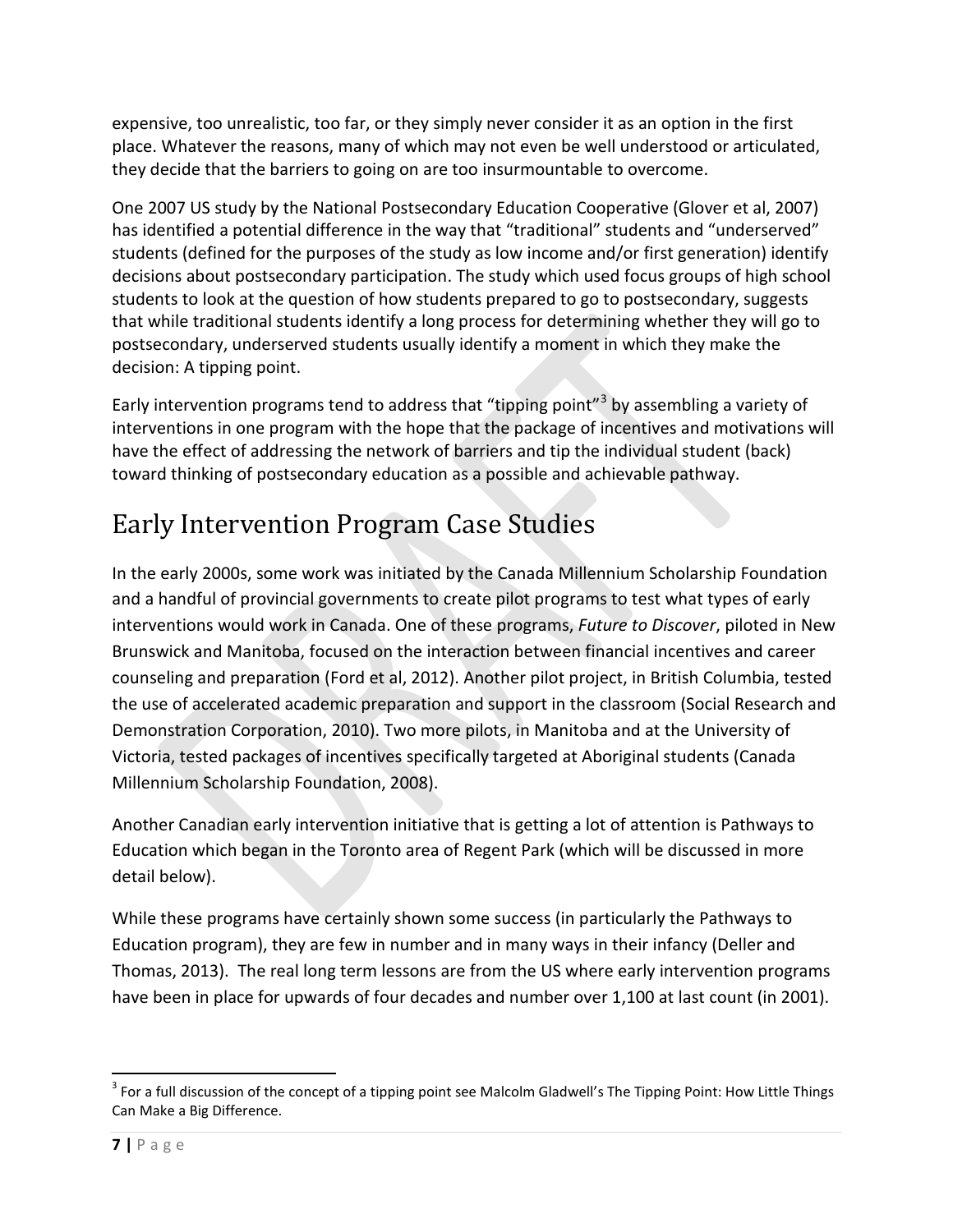In the US, early intervention programs are an integral part of the accessibility landscape. They exist at the federal, state, institution and community level and they usually focus on helping traditionally underrepresented or at risk youth get through high school and into postsecondary education. While federal funding provide some of the support for the programs, much of the funding comes from other sources such as private foundations, individual postsecondary institutions, school boards and state governments.

As part of its review of early intervention programs in 1999, the College Board developed the *National Survey of Outreach Programs*. The intent was to develop a full directory of all US programs. In the Educational Policy Institute's 2001 *Outreach Program Handbook* for the College Board, they list some 1,091 programs, representing all 50 states, the District of Columbia, Puerto Rico, Guan and Micronesia.

Similar to the Canadian profile, other countries have developed early intervention programs (e.g., Mexico, Australia, UK) with mixed success (the UK cut funding to its early intervention programs when the current government came to power), but few have the history, breath of programs, and evaluation literature that exist in the US.

The second report in this series will look more closely at models from other countries to determine if there are other lessons that can be learned. This report focuses on the body of literature and expertise that has primarily developed south of the border.

Following is an examination of nine early intervention programs; 8 from the United States, and one from Canada.

These programs were chosen as case studies for three reasons.

First, 5 of the programs have undertaken an external review of their program. Of the approximately 1,100 US programs described by the Educational Policy Institute (2001) in their College Board Review, there is a consensus that only a handful has undertaken thorough evaluations of their programs that allow them to track students, evaluate their success, and understand better the strengths and weakness of their own programs.

Second, many of the programs are repeatedly mentioned in the research literature as being examples of programs that have evolved and grown as a result of ongoing internal and external evaluations (Cunningham et al., 2003; Gardana, 2001; Educational Policy Institute , 2001; L'Orange, 2008; Verzana and Rainwater, 2008). A few of the programs, in particular Pathways to Education in Canada, the Harlem Children's' Zone and the Posse Foundation have become media darlings and attracted the attention of the Canadian Federal government, and the Obama administration respectively.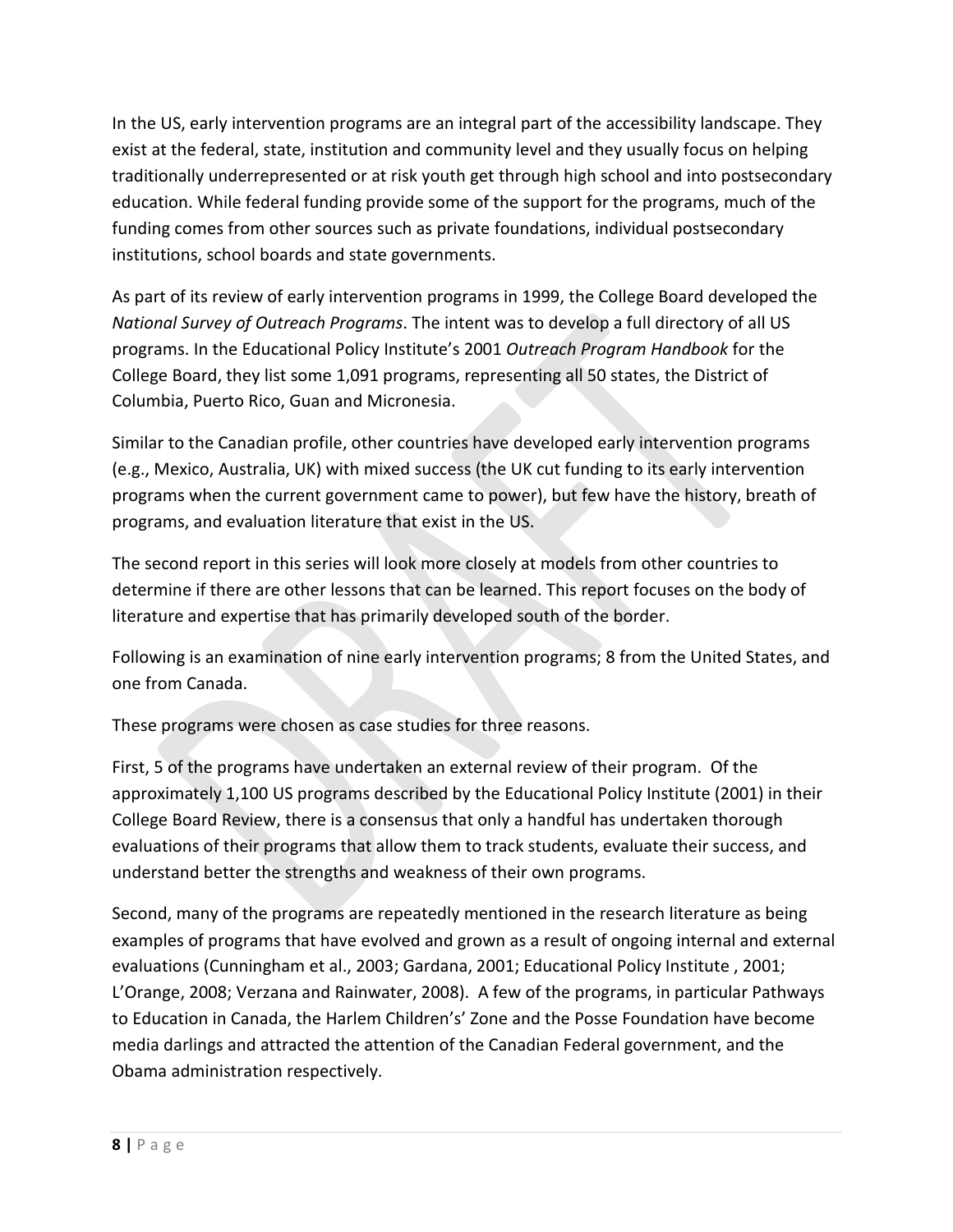Finally, these nine programs were chosen because they take slightly different approaches to early intervention, based on the needs of the different states or communities, and their specific environments at the time of development. These differences illustrate the premise, important for those attempting to learn from these programs, that the program must be tailored to the needs and resources of the community or region.

#### <span id="page-8-0"></span>The California Student Opportunity and Access Program (Cal-SOAP)

California has a wide range of early intervention, outreach and college preparation programs which have evolved over the years in reaction to the very high (50%) attrition rate in postsecondary education. As these programs have evolved, the trend over time has been toward programs that emphasize academic preparation.

The California Student Opportunity and Access Program (Cal-SOAP), created in 1978 by the California Legislature, has as its mandate helping students increase their academic preparedness for enrolling in postsecondary education as well as providing information about postsecondary education and financial assistance.

Cal-Soap is a network of consortia through the state (15 at present time) designed to raise awareness about PSE enrolment and financial aid, as well as raising the achievement levels of students from low income and first generation backgrounds.

Each consortia is be made up of multiple partners including school districts, public and private postsecondary institutions – including independent and state universities as well as community colleges – and community groups and organizations. Cal-SOAP takes the lead in coordinating outreach through each of the consortia, with the intention of reducing duplication and providing more focus and efficiency in the system. All Cal-SOAP programs receive state funds which must be matched by individual consortia.

Although coordinated at the state level, the community-based approach of the consortia allows for services to be tailored to meet the specific needs of the local community. The based consortia distribute services to the region based on its needs. Services include:

- Tutoring;
- Peer mentoring;
- College and career advisement;
- college access and admissions counselling;
- SAT/ACT preparation;
- College tours;
- Financial aid workshops and grants.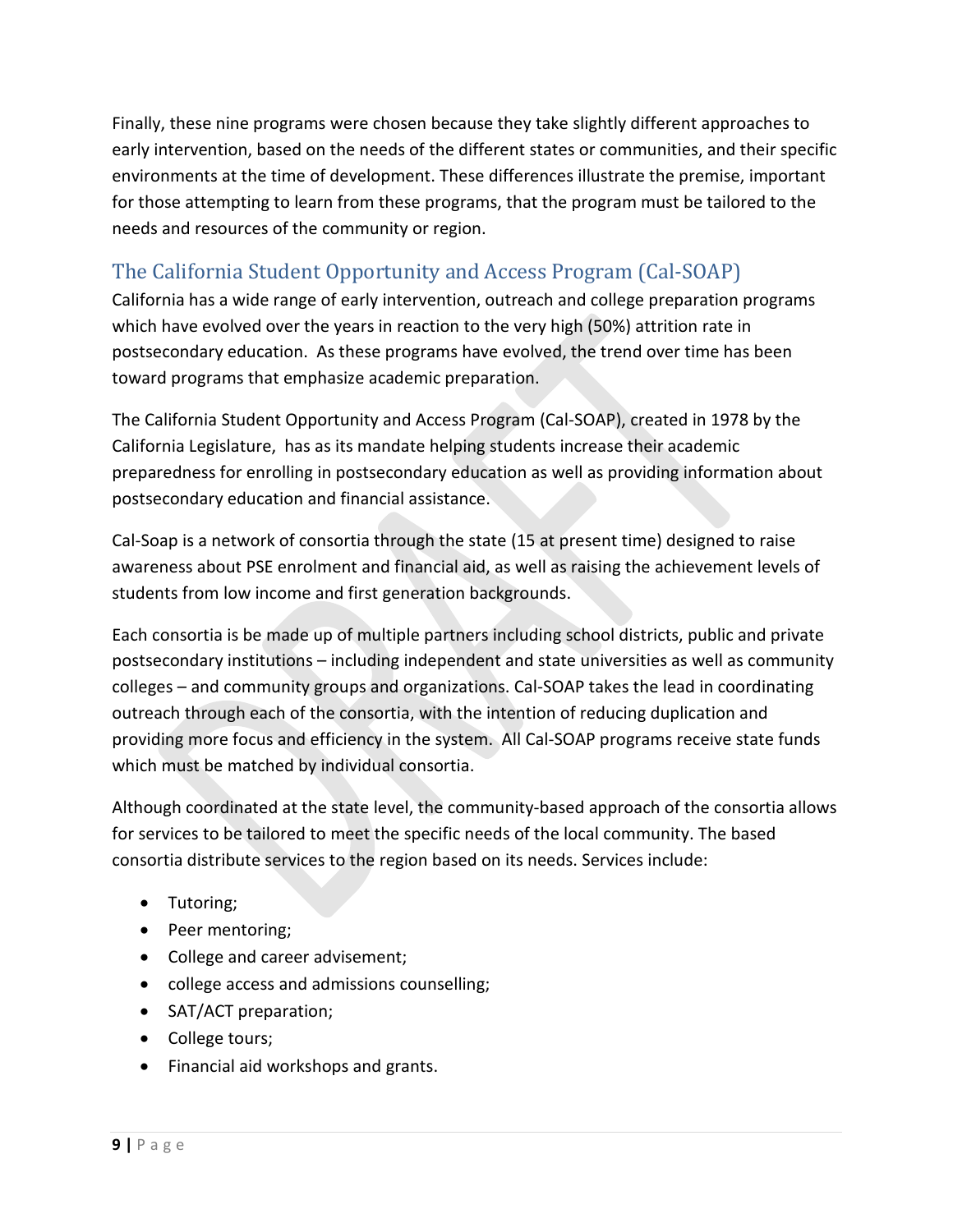The program provides services to eligible students at the elementary, secondary and community college levels. Students must be from low income households, be first generation college attendees, or be from schools in geographic regions with traditionally low postsecondary enrolment rates.

Interestingly, while academic preparedness was the original focus of the program, the consortia now focus primarily on providing guidance and information regarding access to student aid (illustrated by the fact that they are now coordinated out of university and college student aid offices), although tutoring and peer mentoring are still a key component of the program and program alumni are encouraged to re-engage with the program as peer mentors.

#### <span id="page-9-0"></span>The Florida College Reach out Program (CROP)

The College Reach out Program (CROP) was established by the state of Florida in 1983 to encourage youth from traditionally underrepresented backgrounds to apply for postsecondary education. The original program was a pilot project which, after evidence of some success in meetings its goals, was placed into statute in 1989 and given increased funding.

Under the CROP criteria, institutions may apply to the state for grants to establish early intervention programs. Activities differ from site to site but must meet the criteria of preparing traditionally underrepresented youth for postsecondary education. Activities often include:

- Career and personal counseling;
- Tutoring;
- Community outreach;
- Standardized test preparation;
- Week long summer residency programs;
- College campus tours;
- Motivational seminars;
- Life skills seminars;
- Mentoring;
- Scholarship assistance;
- Cultural and academic enrichment field trips.

Parents are involved in two ways in CROP activities. First, they must agree, with their children, to abide by the CROP rules and schedules and second, regularly scheduled parent conferences are held by CROP staff to keep them engaged and educated about various CROP activities in which their children are participating.

Specific eligibility criteria for the programs are set by each site but students, between grades 6 and 12, must meet certain economic criteria. Some sites require that students have specific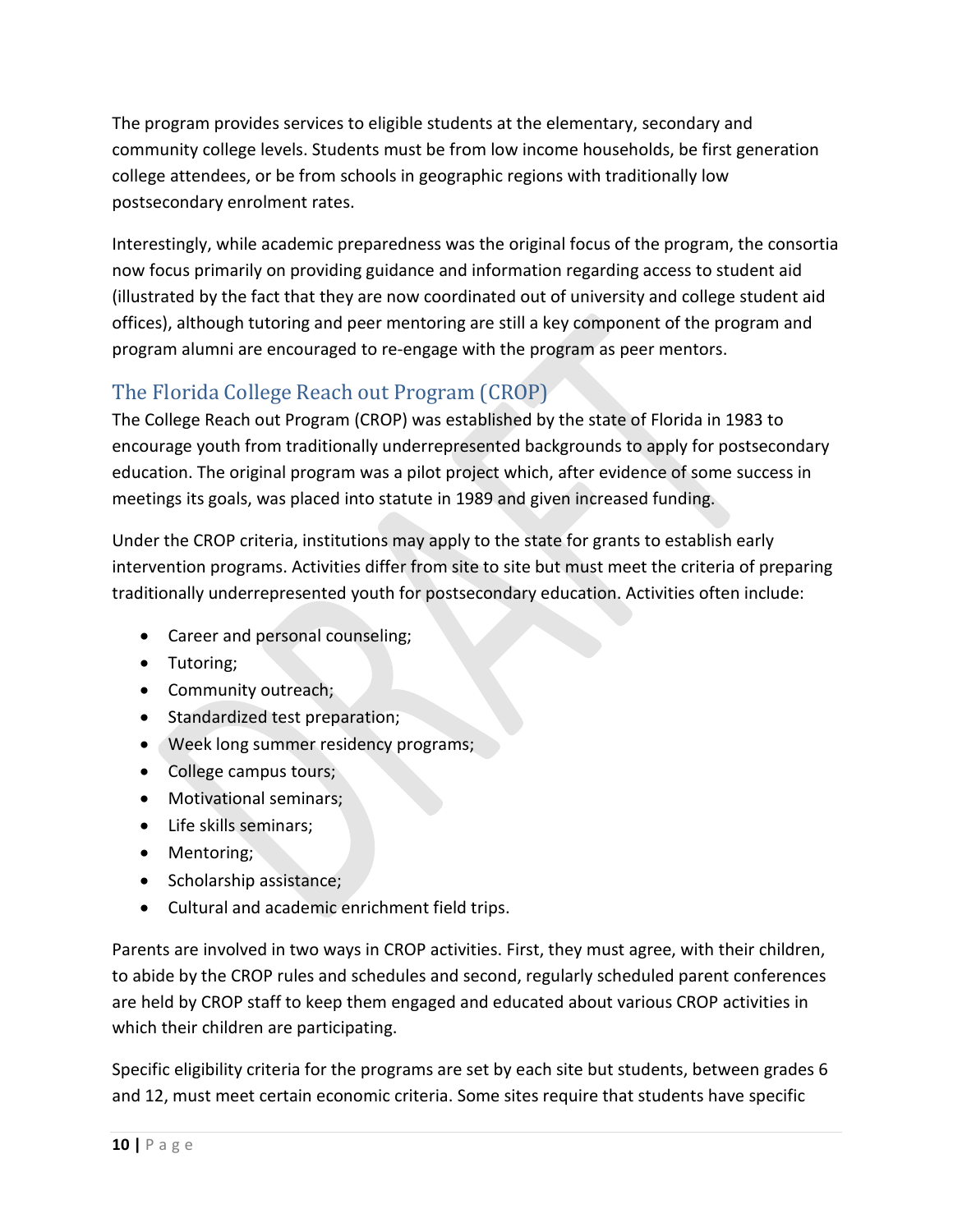backgrounds (e.g., first generation to attend postsecondary education), others use different criteria such as enrolment in the free or reduced lunch programs.

Sites also set their own academic requirements, including maintaining a cumulative 2.5 GPA, not being expelled, suspended, participation in a dropout prevention program, or score below average on a writing exam.

#### <span id="page-10-0"></span>Harlem Children's Zone (HCZ)

The Harlem Children's Zone (HCZ) was founded by Geoffrey Canada as a one-block pilot project in Harlem, New York in the 1990s. HCZ was designed to address the needs of a specific community (Harlem) in order to achieve the ultimate goal of post-secondary success for children in the geographic region. Early success led to the start of a 10-year strategic plan in 2000, expanding periodically and now serving 100 blocks within the Harlem area. HCZ is a non-profit organization that funds and operates a neightbourhood based system of education and social services for the children of low income families.

The program is designed on the assumption that it takes both effective achievement-oriented schools and strong social and community services to support the educational achievement of children in poverty. As such, program interventions fall into two broad categories: academic achievement interventions that begin in pre-kindergarten, and community interventions that include a fitness program, foster care prevention programs, tenant associations, one on one counselling with families, an employment and technology centre, parenting classes and various health related programs.

Academic interventions for students and their parents include the following:

- Baby College, Three Year Old Journey: An intervention program which starts from birth, teaching young parents from the neighbourhood how to create supportive and literacy rich environments.
- Harlem Gems: A pre-kindergarten program aimed at preparing young children to enter school.
- Promise Academy K-12 Charter Schools: Admission is determined by lottery, with preference given to those who have gone through the Baby College and Three Year Old Journey and those who live in the neighbourhood.
- Peacemakers: Elementary school program. "Peacemakers" are staff who act as teacher's aides during the day, and counsellors for after school programs, which generally involve tutoring and homework help.
- A Cut Above: After school program for middle school students. Program includes tutoring, standardized test preparation, and high school entrance preparation. There are also gendered discussion groups ("Boys to Men" and "Her World") aimed at fostering social and emotional development in a group setting. Parental involvement is integrated into the program through parental workshops.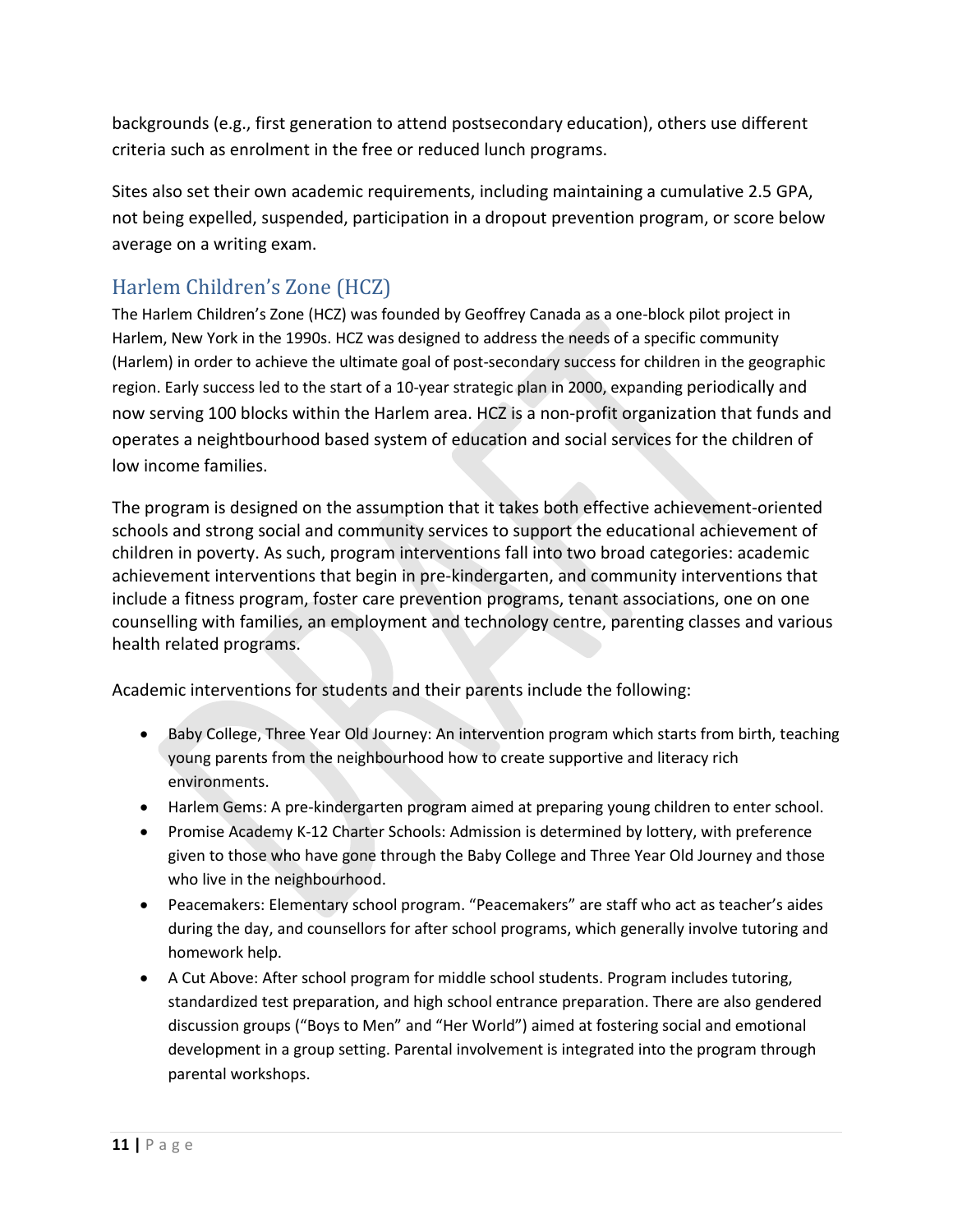- Learn to Earn: After school and summer program for high school students. Focuses on work placements and financial literacy, as well as time management and organizational skills. The program offers entrepreneurship activities as well.
- College Preparatory Program: Tutoring, assistance with College applications, Financial Aid applications. Also includes extracurricular activities of all kinds to help foster extracurricular interests going into post-secondary.

#### <span id="page-11-0"></span>I Had a Dream (IHAD)

Founded in 1986 by businessman Eugene Lang after the success of his small local program in an East Harlem public school, I Had a Dream (IHAD) is a national program targeted at helping lower income children graduate high school and succeed in post-secondary application.

Although a national program, each IHAD program is localized to meet the specific needs of its "Dreamers". Local programs are launched by sponsors (individual or group) who decide to take on a group of 50-100 students in a given community. While programs may differ in many ways, a common feature of all programs is the "guarantee" that upon completion of the program tuition assistance will be provided to "dreamers". The amount of assistance varies by program site.

Students do not apply to the program, and every student in a sponsored class receives the same supports.

A national office, located in New York City, works to identify successes and failures of programs across the country in order to share best practices, as well as leading research and development of innovative programming to disseminate to affiliate programs. The national office also manages partnerships with institutions across the country and links them with local affiliate programs.

All local programs involve the following participants:

- The Dreamers and Their Families The group of children sponsored by an "I Have A Dream" program, and their parents, guardians, siblings, and other significant relatives who share their goal of achieving higher education;
- The Program Coordinator A full-time paid staff member who serves both as coordinator of program activities and as mentor to the Dreamers;
- The Sponsor An individual or group of individuals who commit 10-15 years to a group of young people. Working with the local "I Have A Dream" Foundation, the Sponsor is often responsible for the program's funding and elements of its operation. The Sponsor also maintains personal relationships with the Dreamers throughout the life of the program;
- The Community Local institutions, organizations and corporations that provide support, meeting and recreational space, resources, volunteers and expertise to the program, making it possible to offer Dreamers a range of services without incurring prohibitive costs;
- The Program A wide range of educational, mentoring, counseling, employment, cultural, community service, and recreational opportunities provided by "I Have A Dream" and their partner organizations;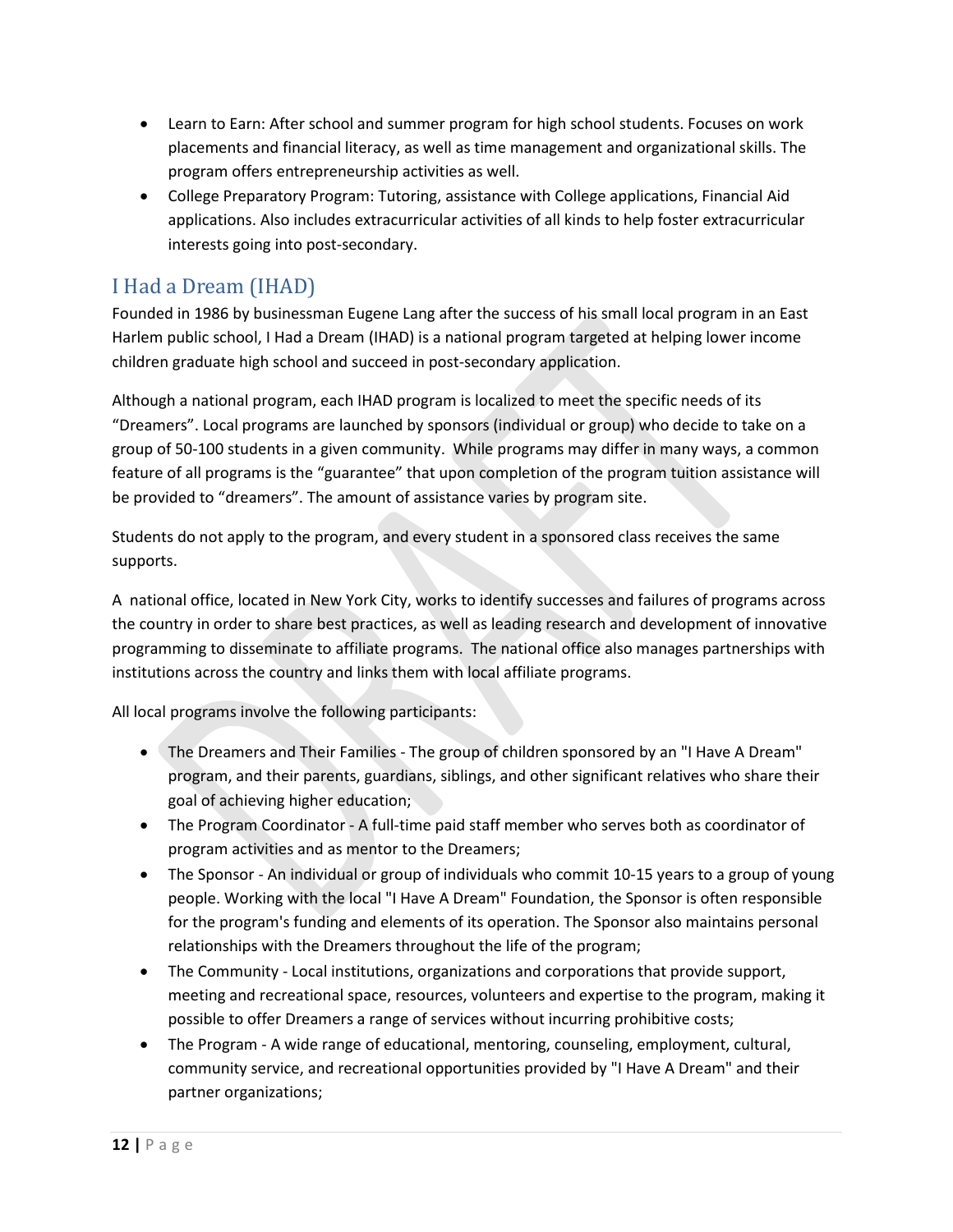• The Resources - The financial commitment by the Sponsor or other local donors to ensure that the promise of "I Have A Dream" is fulfilled;

#### <span id="page-12-0"></span>"Promise" Programs

There is a group of early intervention programs in the US sometimes described as "promise programs" and sometimes described as "early commitments of financial aid" programs (pathway to college network). *The Kalamazoo Promise* and *The Indiana 21st Century Scholars Program* both fall under this umbrella but have unique features that make them worth looking at separately. What makes them similar is that the focus of the program is the financing promised to students if they complete the program.

The *Pathways to College Network* defines Promise Programs as follows: 1) the programs make a *guarantee* of aid [to students who complete successfully]; 2) they designate aid only for economically disadvantaged students, and 3), they identity and enroll students in elementary, middle, or early high school – well before the students graduate from high school. (Blanco, unpublished)

Some of these programs however, are state funded and administered (such as the Indiana 21<sup>st</sup> Century Scholars Program), and some are situated in a community (such as the Kalamazoo Promise). One of the greatest differences between community based programs and state based programs is that the community based programs often do not have an income threshold for participants, but take in all students in a particular catchment area. State based programs on the other hand, usually have some way of identifying low income students and are able to target the program to those most in need.

This paper focuses on Kalamazoo and Indiana for two reasons. First, they are well known examples of two different ways of structuring these programs and are fairly representative of how Promise Programs work; and second, they have both been externally evaluated and featured in research papers and thus there is more information available on these two programs than there is on some of the other Promise Programs.

#### <span id="page-12-1"></span>The Indiana Twenty-first Century Scholarship Program

The Indiana Twenty-first Century Scholarship Program was established in 1990 by the state legislature for the express purpose of increasing the high school graduation and postsecondary education participation of low income youth. The development of the program was part of a wider public policy push to have more college graduates in Indiana.

 $21<sup>st</sup>$  century scholars program is an all-inclusive program in which students must enroll in grade 7 or 8. Requirements include Indiana residence and living in a low-income or foster care household.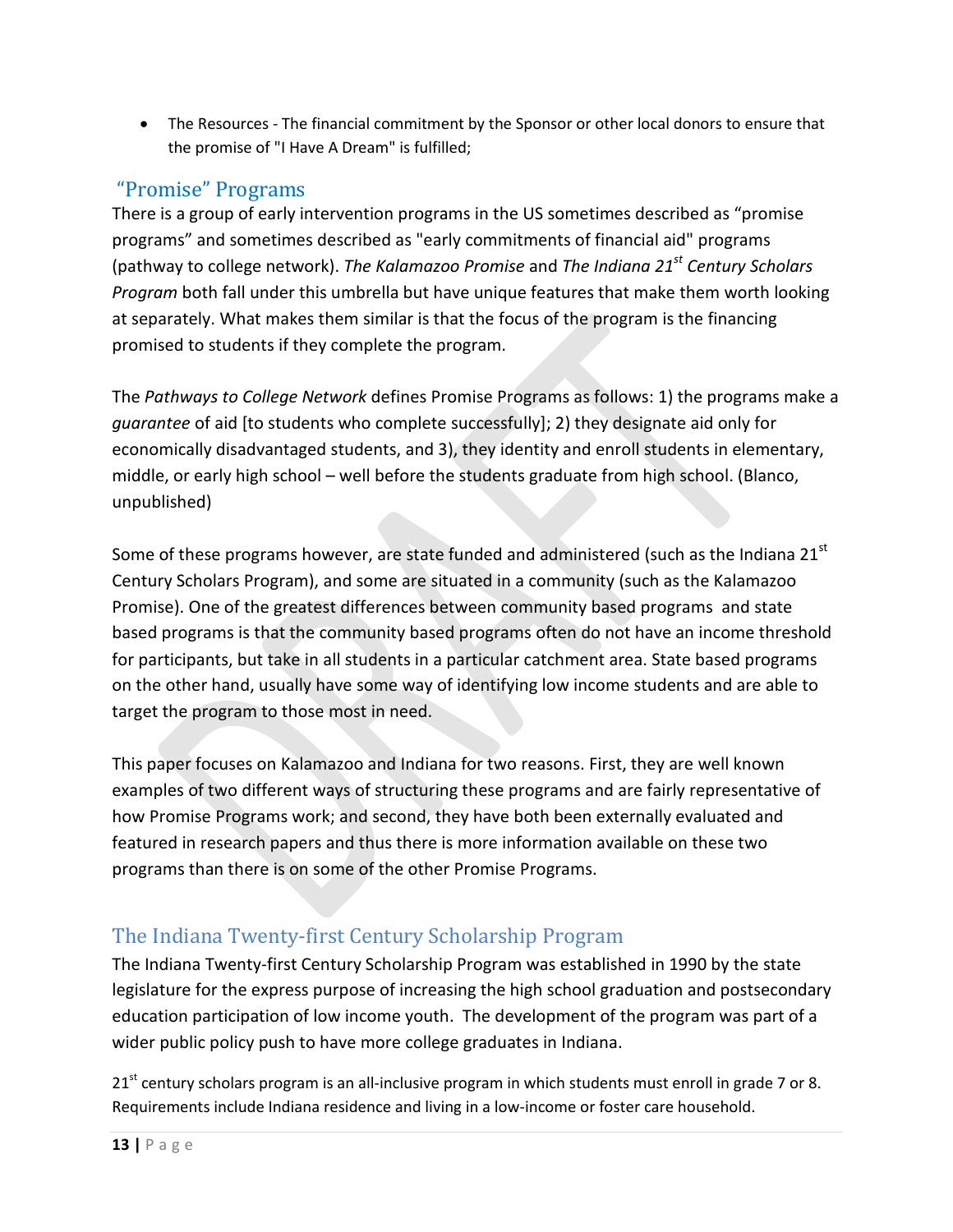Students must fulfill certain requirements throughout their high school career, the reward for which is up to four years of post-secondary tuition paid for by the state. These requirements are as follows:

- 1. Graduate with an Indiana High School Diploma from a state-accredited high school.
- 2. Participate in a [Scholar Success Program](http://www.in.gov/21stcenturyscholars/2510.htm) that helps students plan, prepare and pay for college success.
- 3. Achieve a cumulative high school GPA of at least 2.5 on a 4.0 scale.
- 4. Not use illegal drugs or alcohol, or commit a crime or delinquent act.
- 5. Apply for admission to an [eligible Indiana college or university](http://www.in.gov/21stcenturyscholars/2444.htm) as a high school senior.
- 6. Apply on time for student financial aid (by March 10th of the student's senior year of high school).

The Program has some interesting features. From grades 9 through 12, students are charged with completing certain tasks relating to a particular aspect of post-secondary enrollment. These are categorized as "Plan", "Prepare", and "Pay". For instance, the task for "Plan" in grade 11 is to visit a college campus. The task for "Pay" in grade 12 is to file for financial aid. The task for "Prepare" in grade 10 is to gain some workplace experience.

Parents are also encouraged to help students complete these requirements.

To support students in the program, there are 16 regional offices in Indiana which provide services such as tutoring, mentoring, college visits, application assistance and activities for parents. Further to these services, information about student financial assistance and college planning is mailed to the students' homes periodically throughout the program.

#### <span id="page-13-0"></span>Kalamazoo Promise

Announced in 2005, the Kalamazoo Promise guarantees full college scholarships to potentially every student in the 10,500 student Kalamazoo Public School (KPS) district. The creation of the Kalamazoo Promise was driven by an economic development agenda to revitalize the city and the region. The scholarship fund was established by a group of anonymous donors who see this as a means of promoting economic development.

To that end, The Kalamazoo Promise scholarship allocation of funds is based not on merit or need, but on place – in this case, Kalamazoo, Michigan.

Beginning with the class of 2006 and continuing indefinitely any student graduating from the district's high schools who has been continuously enrolled in and resided in the district since kindergarten will receive a scholarship covering 100 percent of tuition and mandatory fees at any of Michigan's public colleges or universities. Graduates who have attended a public school and lived in the district for four years will receive a 65 per cent scholarship with a sliding scale for those in between. To be eligible, students must maintain a 2.0 GPA in their college courses and make regular progress toward a degree.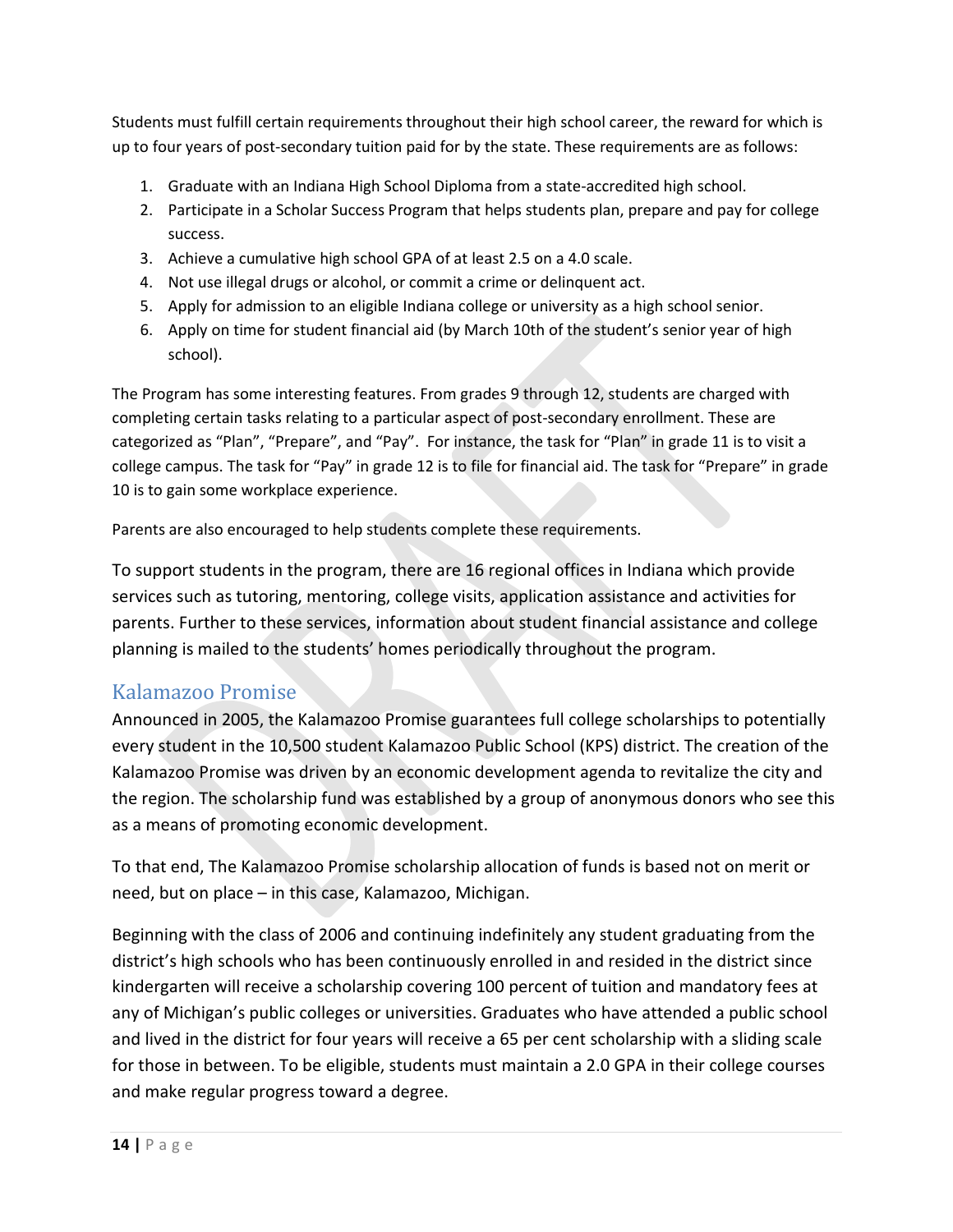#### <span id="page-14-0"></span>Pathways to Education (Regent Park)

Founded in 2001, Pathways to Education Canada (Pathways) is based on the premise that improving secondary school completion rates in low income neighborhoods requires supports that stretch outside the regular classroom. The program model compasses four pillars of assistance under the umbrella of financial, academic, social and advocacy support. Services are offered throughout secondary school to all students within the catchment area. The program originated in Toronto's Regent Park Health Centre, which in 1999 began conducting research to improve the neighbourhood secondary school completion rate and reduce neighborhood violence. Today Pathways operates in twelve communities across Canada (including Hamilton), with programs in Ontario, Quebec, Nova Scotia and Manitoba.

Academic supports take the form of after school tutoring in core academic subjects four nights per week.

Social support is offered by volunteers who run group mentoring activities to help students with their social skills, problem solving and career planning.

Financial assistance aims to alleviate both short term and long term barriers to completing secondary school and pursing higher education. Students at the Regent Park site receive transportation tokens, while students at other sites may receive hot lunches. Students are provided with \$1000 for every year they participate in the program, up to a maximum of \$4000, payable to the college or university of their choice.

Advocacy support is provided through student parent support workers (SPSWs) who work one on one with students to help bridge connections between the students, their parents, school administrators, teachers and community agencies. The SPSW serve as counselors, advocates, confidants, social workers and mediators. Regularly scheduled meetings with the SPSW provide an opportunity for students to discuss issues, review grades, attendance, PSE options, and receive transportation tokens. Each SPSW is assigned to approximately 50 students.

Pathways (Regent Park) is open to all students who are of secondary school age within the Regent Park catchment area.

#### <span id="page-14-1"></span>The Posse Scholarship Foundation

The Posse Scholarship Foundation is a national program, founded by Deborah Bial in New York in 1989. Bail, who worked in college access at the time, reportedly overhead a young drop out say: "I never would have dropped out of college if I had my posse with me". The Posse Foundation works with public high schools to identify students with extraordinary academic and leadership potential that may be overlooked by traditional college selection processes. The Foundation creates supportive multicultural teams – posses – of up to 10 students. The Foundation's partner colleges and universities award Posse Scholars four year, full tuition leadership scholarships.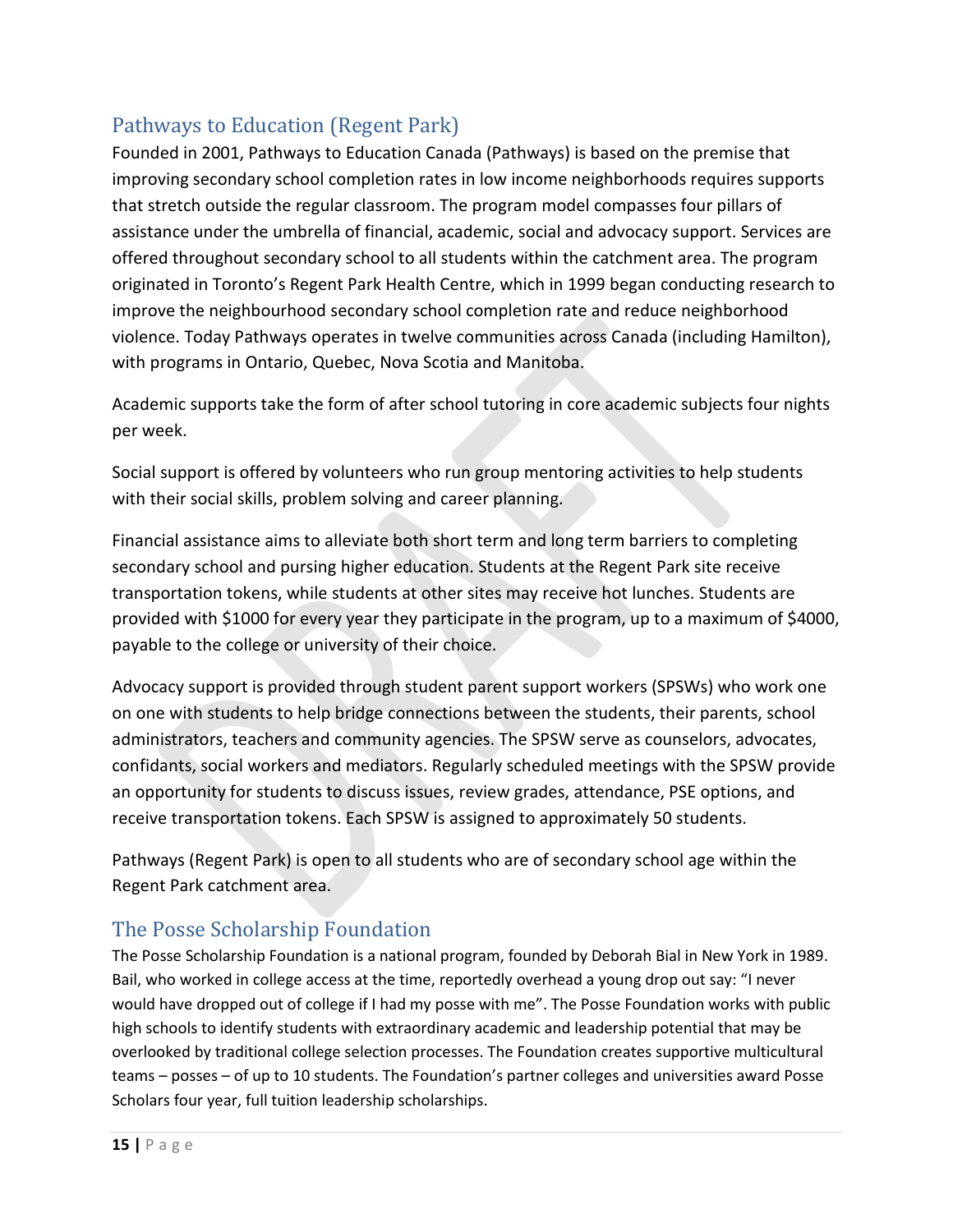The stated objective of the Posse Foundation is to:

- 1. To expand the pool from which top colleges and universities can recruit outstanding young leaders from diverse backgrounds.
- 2. To help these institutions build more interactive campus environments so that they can be more welcoming for people from all backgrounds.
- 3. To ensure that Posse Scholars persist in their academic studies and graduate so they can take on leadership positions in the workforce.

The Posse Program is slightly different from the other intervention programs identified here on two counts: First, while the program starts in high school, it focuses on success in college and university; and second, the target population for the program are students who are already identified as academic and community leaders, but who come from disadvantaged backgrounds and need some extra support making it into and through college and university.

The interventions of the posse program are as follows:

- The Dynamic Assessment Process: Evaluation method used by Posse to find youth who might be missed by traditional assessment criteria but whom it is believed will succeed in a postsecondary setting. The assessment focuses on social and leadership skills. Students are nominated for the evaluation process through their high schools in cities where Posse operates.
- Pre-Collegiate Training: Chosen students (Posse Scholars) are put into groups, led by staff, and are given exercises to help prepare them for post-secondary application. Activities include teambuilding, cross-cultural communication, leadership development, and academic workshops.
- Campus Program: Mentors are assigned to campuses where Posse Scholars attend. Mentors meet with the students weekly as a group and individually every other week. In addition, a Posse staff member visits with Posse Scholars and Mentors four times a year. There is also an annual retreat where Posse Scholars address issues they feel are important on campus.
- Career Program: Posse Foundation is linked to 150+ partner companies to provide Internships, Career Services, and an Alumni Network for post-secondary graduates who are Posse Scholars.
- Posse Access: Online database of high school students who were nominated but not accepted to the Posse Foundation's program. Students can opt in to having their information shared with Posse's partner institutions to be considered for regular admission.
- Specialized Initiatives: Posse Foundation also has specialized programs and funding for STEM students, Veterans, and for building civic engagement.

#### <span id="page-15-0"></span>The Rhode Island College Crusade

The Rhode Island College Crusade (originally the Rhode Island Children's' Crusade) was developed in 1991 to increase the postsecondary participation rates of low income youth. It is supported by the state and by a federal grant. The program focuses on academic and other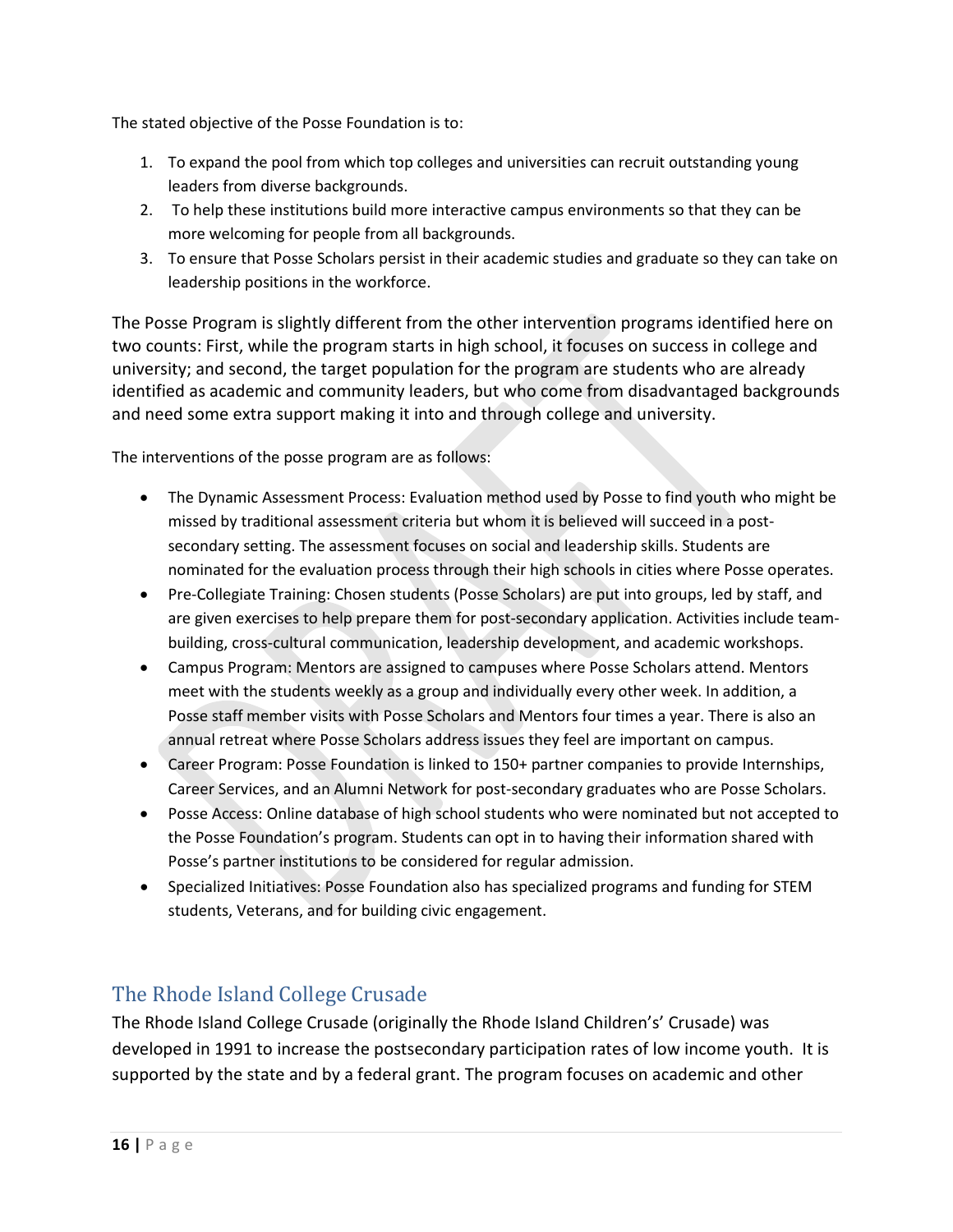programmatic supports for its students, but also provides tuition incentives. Students enroll in the program as early as grade 6 (although the original Children's Crusade started in grade 3).

The program offers a wide variety of supports through volunteers who are assigned to different schools and monitor the progress of the students. As students' progress through the program they are offered the supports they need including:

- Earned Scholarships: Specific activities and programs geared towards preparing middle and high school students for post-secondary, such as after school programs, reading/writing programs, advisory programs, day camps. Hours of program participation are tabulated and put towards a particular scholarship (e.g. 420+ hours entitles a student to up to \$2,858 a year for a two year college).
- Family Workshops: Workshops designed to inform parents on how to best support their children for entry into and success in a post-secondary program.
- Advisory: Local advisors associated with the program are located in middle and high schools throughout the state, primarily in low-income school district.

The Crusade has built into the program a network of outreach programs in Rhode Island (the College Access Alliance of Rhode Island (CAARI) that supports students in preparing for postsecondary education.

The program has evolved over time, from a program that served more than 20,000 students to a smaller more focused program that takes in 500 students a year and offers them intensive, individualized programming based on their specific needs.

### <span id="page-16-0"></span>Cutting across the Programs: A Look at Common Program Components

Although each of the programs described above serve different communities and use different approaches to early intervention, the similarities in interventions are obvious. In fact, the interventions can be fit into four broadly defined categories:

- Financial
- Academic
- Information
- Support/Counseling

Although all programs illustrated in this report offer interventions under every category, the categories do not have equal weight and different state and community programs emphasis different categories depending on their program goal, the evolution and the delivery of the program.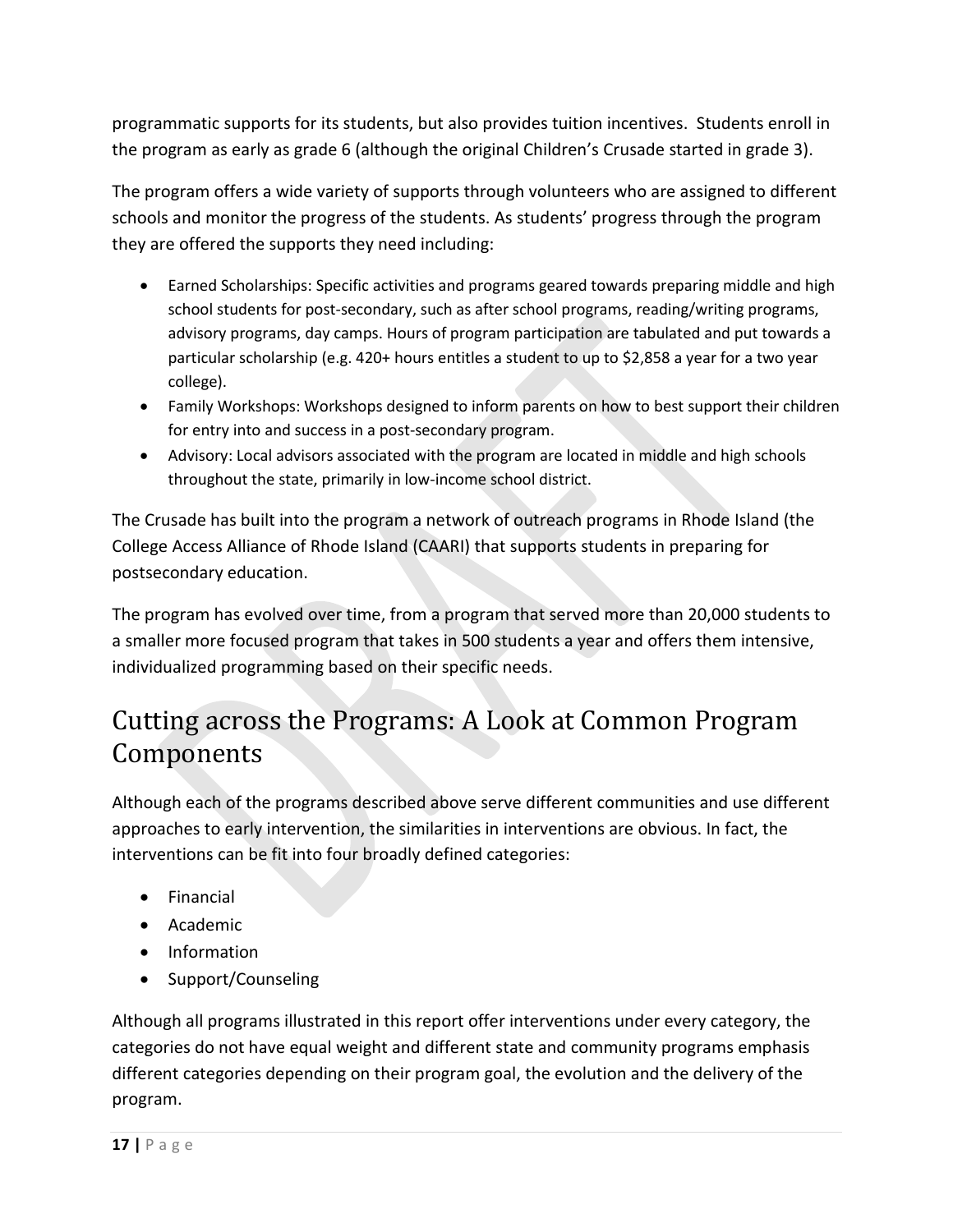#### <span id="page-17-0"></span>Financial Incentives

Programs like the Posse Scholars' Foundation and the Promise Programs (Indiana and Kalamazoo) have the strongest emphases on financial assistance (identified as either a scholarship or a promise of assistance for PSE), but the majority of early intervention programs have some form of financial incentive or support - usually focused on paying for part or all of tuition, and sometimes subsidizing other higher education costs as well such as books and other materials. Some programs, such as Pathways to Education offer financial supports during high school. The Regent Park site offers public transit fare so students can get to school each day and the Winnipeg site offers hot lunches to students who come to tutoring sessions.

As the majority of early intervention programs are focused on low income students who are assumed to have some form of financial barrier to continuing on to postsecondary education, financial incentives are usually, but not always, a part of the early intervention package. Most programs at the very least provide participating students with the support and information they need to apply for financial assistance. In a number of US programs where colleges and universities are a partner in the program, tuition, in full or in part, is the institutional contribution to the early intervention project. Florida has taken this approach by asking postsecondary institutions to contribute matching funds to the programs they deliver. These funds have often come in the form of tuition waivers. The Posse Program also relies on partnerships with universities and colleges to provide scholarship funds.

Financial components are often in the form of scholarships or tuition money promised to students who successfully complete the program and enroll in postsecondary education. Sometimes the financial incentive is scaled, in Indiana the amount of tuition a student can get depends upon the difficulty of the curriculum they take in high school (the harder the curriculum, the more tuition they are eligible to receive). In Rhode Island, students accumulate credits toward tuition by participating in different activities.

Florida and California do not put as much emphasis on financial incentives as Indiana and Rhode Island. This may be linked to the fact that Florida, and particularly California, have lower tuition levels for state public institutions than many other states (Cunningham et al., 2003). Indiana, on the other hand, with slightly higher (but certainly not the highest) state institution tuition has as the centerpiece of its program a large tuition waiver.

Financial incentives can also sometimes mean funding for current in-program needs. Although this does not seem to be a common feature of US programs, they are sometimes linked to students who are eligible for free lunch programs, implicitly using in-program financial supports to sustain long term academic goals.

It should be remembered that most students that are eligible for an early intervention program would also be eligible for some form of student financial assistance. Therefore, these incentives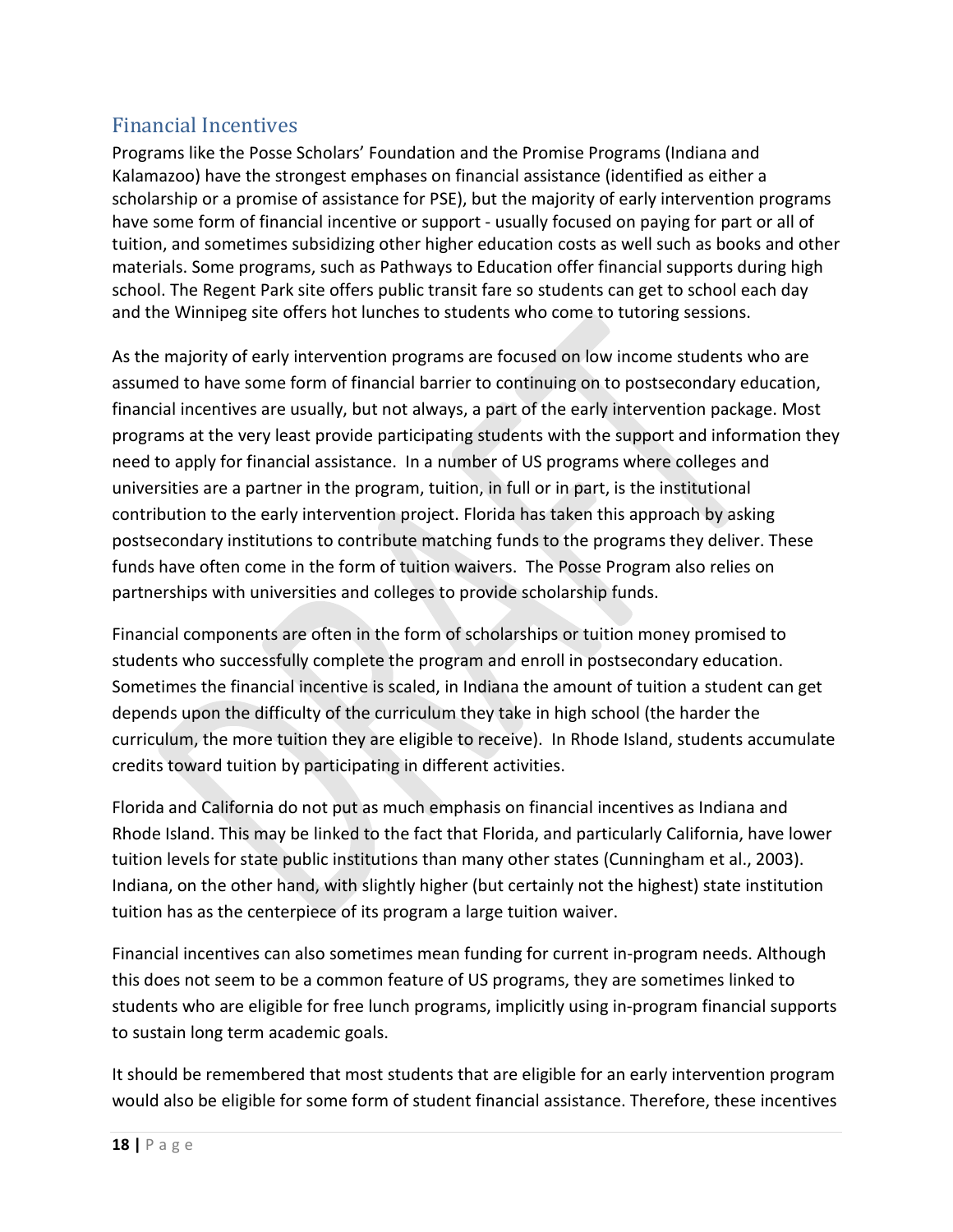are above and beyond the loans and grants that are part of the student financial assistance package. There is a tie, as well, to information distribution and mentoring, as it usually these processes that help low income students in early intervention programs understand how to access the student financial assistance system. In fact, Indiana explicitly links the two processes by requiring students in their early intervention program to apply for student financial assistance as one of the requisites for eligibility.

#### <span id="page-18-0"></span>Academic Achievement/Preparedness

The trend in US programs is toward more of a focus on academic achievement in addition to the basic provision of information on college requirements and student financial assistance. This reflects the understanding that getting students simply enrolled in postsecondary education is not adequate if they do not have the appropriate academic preparedness and skill requirements to stay in postsecondary education and complete their studies.

Academic components can be anything from tutoring to pre-college on campus programs to a requirement to keep grades above a certain average, to an enriched curriculum for students in the program. Programs tend to be leaning toward the concept of expecting more and higher academic achievement from participating students, in return for which they provide the support needed for students to excel (through tutoring, etc) and the rewards for high achievement (usually through financial incentives such as tuition waivers).

Most of the programs explicitly focus on academic preparation for postsecondary. A goal that addresses both the need for academic preparation to get into PSE, and the problem of high attrition rates in college. Programs like Indiana, Kalamazoo and some of the Florida CROP sites take a slightly different approach by creating a benchmark GPA (usually 2.0 or 2.5) as a criterion for staying in the program and receiving the financial incentive.

Academic preparedness is not just grades however. A growing amount of anecdotal and evaluation evidence suggests that academic pre-college preparedness is greatly enhanced by building in a component that gives the participant some contact with a college campus, either by attending college courses for high school credit, or by spending some time on campus during the summer in various forms of academic preparedness "camps", or by having a peer mentor who graduated successfully from the same program and went on to postsecondary studies (e.g., Cal-Soap). Rhode Island, Indiana and Florida all put some emphasis on building in elements that facilitate the students spending some time on college campuses. The ability of the student to see themselves on a college campus is thought to have a "tipping point" effect for some students.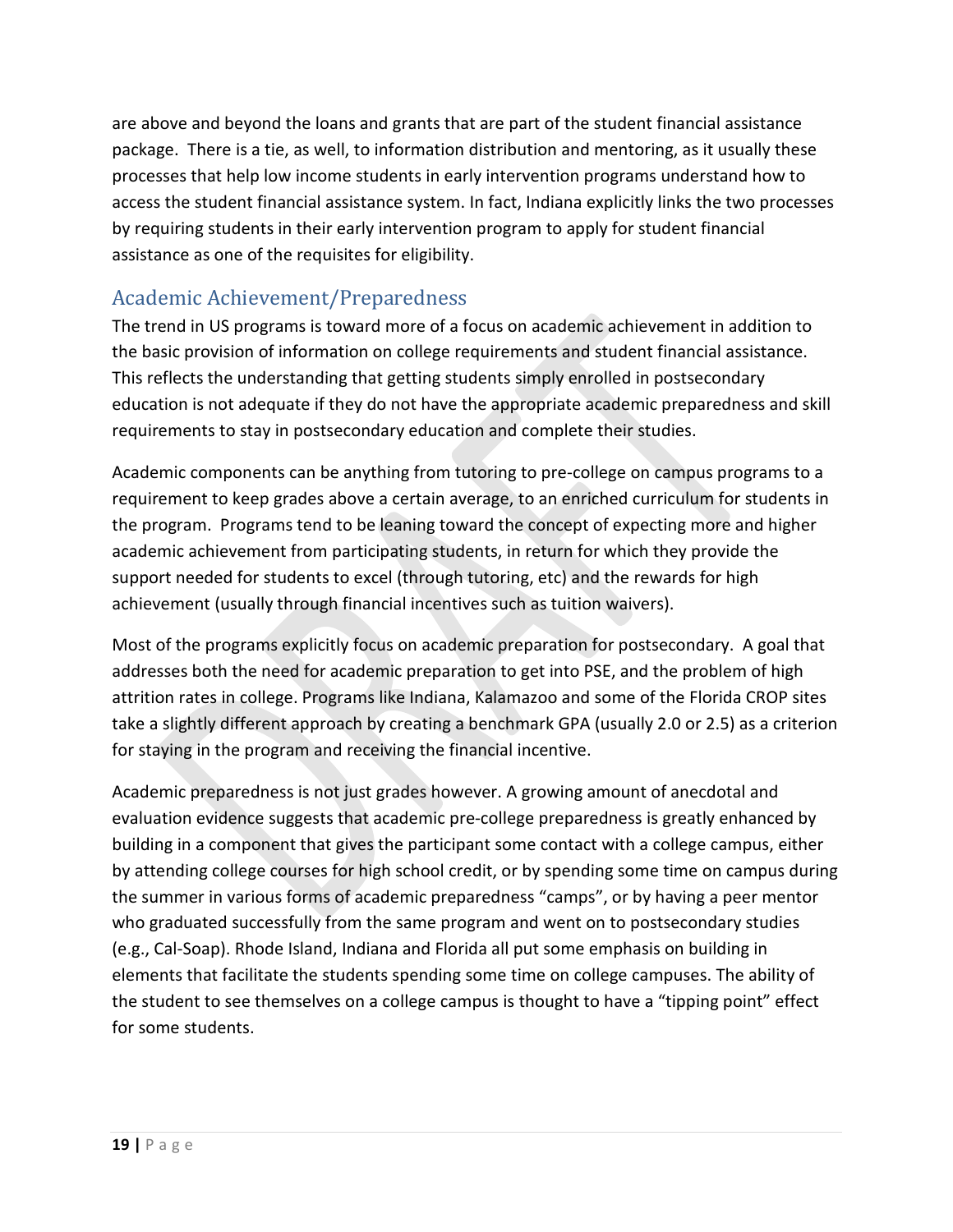#### <span id="page-19-0"></span>Information

Information on college applications and requirements, applying for student financial assistance and expectations for standardized testing to get into certain programs, is a core component in most early intervention programs. Many of the US state programs (e.g., Cal-SOAP, Florida CROP, Rhode Island College Crusade, Indiana 21<sup>st</sup> Century Scholars Program) evolved from a simpler starting point, where providing information was the mainstay of their efforts, to a more sophisticated mix of components. These programs have kept their information component as being an important foundation piece for student access, but have added other components which are thought to have more of an effect on high risk students.

It makes intuitive sense that students who are making certain decisions about their future are helped by easy access to information about their choices and the requirements attached to those choices. In the best case scenario, easy access to good information can provide part of the motivation a student needs to "tip" toward going on to postsecondary.

What is important to note about the delivery of information, is that most research suggests that the prevision of information on its own, has almost no effect in changing high school graduation rates or participation in PSE. Anecdotally, it seems that most programs have evolved their information distribution so that it includes a parental workshop component ( HCZ), or a one on one counselling with a mentor or social worker (Pathways), or an ongoing relationship with a mentor (Cal-Soap, IHAD), etc. In other words, information is distributed in such a way that it "sticks" because it is part of a broader relationship.

#### <span id="page-19-1"></span>Support and Counseling

A variety of forms of support and counseling, from guidance counselors, to community support, tutoring, mentoring, peer mentoring and parental support, are built into most successful early intervention programs. As noted above, most programs combine the distribution of information and the expectation of academic success with various supports to achieve the expected results. Some programs, such as Indiana, Rhode Island and HCZ, take the approach of providing a variety of supports which are individualized to each student depending on their specific needs and or their age.

Others, such as Pathways, Florida, Posse Program and IHAD, provide a variety of supports but focus more on the cohort of students as a community going through the program together. In fact, the theme of community support and coordination features in all the programs, but can clearly be seen in California's encouragement of program graduates to return as mentors, and programs like IHAD, HCZ, Pathways and Rhode Island, which focus on involving as much of the community as possible in supporting the programs and the students in the programs.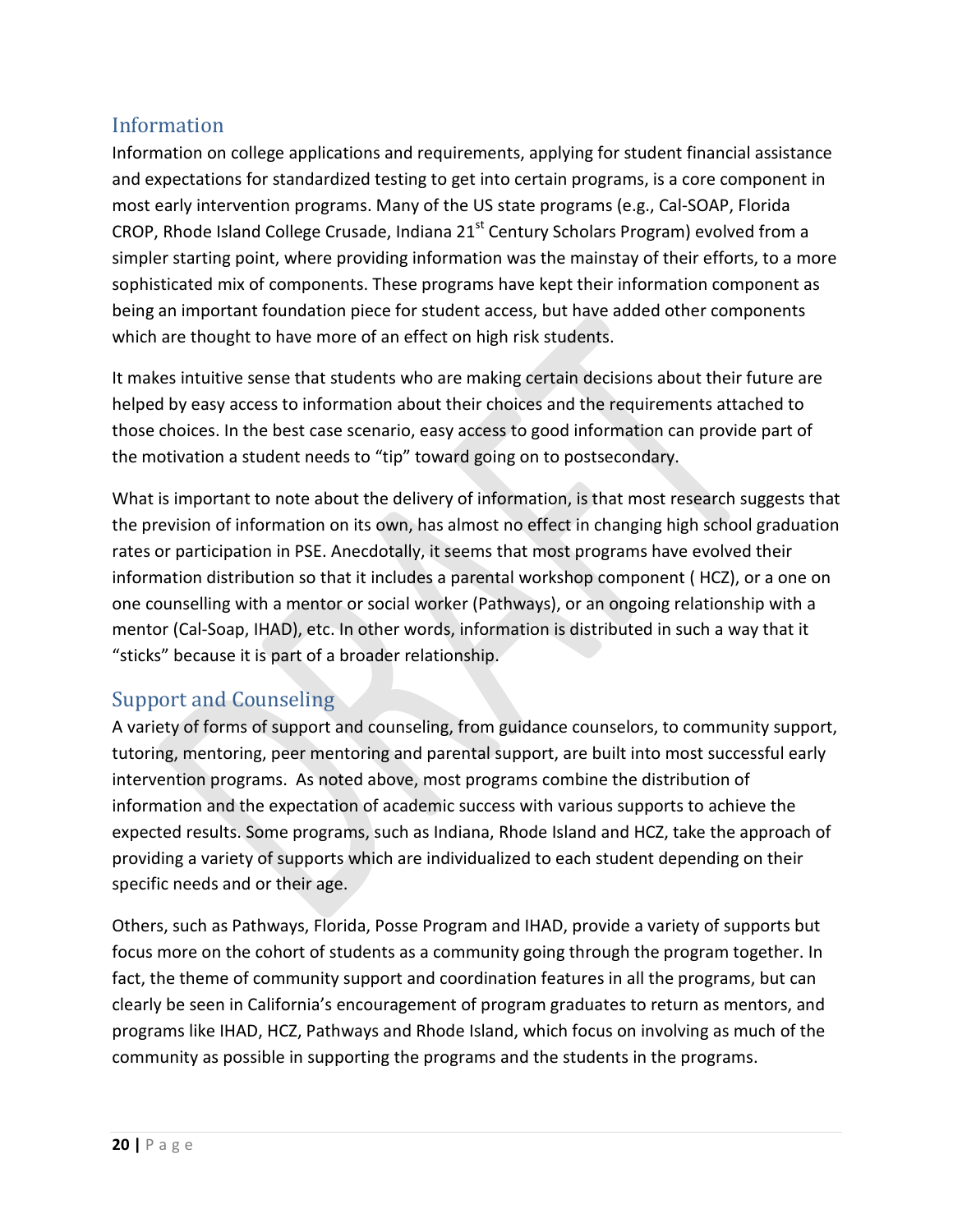The literature increasingly supports the concept that parental involvement and community support are both key to the successful completion of the program by participations. Building in parental support has the added benefit of helping to create the social capital capacity in the home that is often lacking for students who are first generation to aspire to postsecondary education. All the programs illustrated above have an element of parental involvement; some by making parental involvement part of the structure of the program, and some by building in parental conferences and commitment to the rules as part of the program.

There is a growing consensus, supported by individual program evaluations, that parental engagement in the early intervention process is critical to the continued success of the student. However, it is also acknowledged that parental engagement can be one of the most challenging components of a program.

A number of programs attempt to address community issues by offering students supports and activities some that are directly related to academic achievement, and some that are more about increasing pride in the community. These might include after school and weekend clubs, homework clubs, neighbourhood mentors and role models. Other programs remove students from the neighbourhood and place them in a more educated environment - often a college or university campus. These interventions are often effective for the individual student, but do little for the community (Gandara, 2002) IHAD theoretically requires a community with a program to provide resources including meeting spaces, community facilities for tutoring and mentoring, volunteers and community expertise- evaluators have found that this has not always been the case, and in fact communities have seen the IHAD programs as being funded adequately by the sponsors, with no need of extra community help.

In summary, each of these component themes finds its way into most early intervention programs. At the same time, as the network of barriers and their attendant effects are unique to each student, an individualized approach also makes sense. However, any added complexity must be balanced with an ability to implement and operationalize a program that reaches as many students as possible. In other words, the concept of one arm around one child must be balanced with the need to make a program as simple and systemic as possible.

# <span id="page-20-0"></span>Evaluation and What Works

So, how do we know what works? How do we know which interventions and/or programs have the most effect and which show limited success? Many program founding stories are premised on a small experiment that addressed a specific challenge, and grew organically as people increasingly came to believe in the successes they were seeing first hand (IHAD, HCZ, Posse Foundation, Kalamazoo Promise). Others were founded through research into what should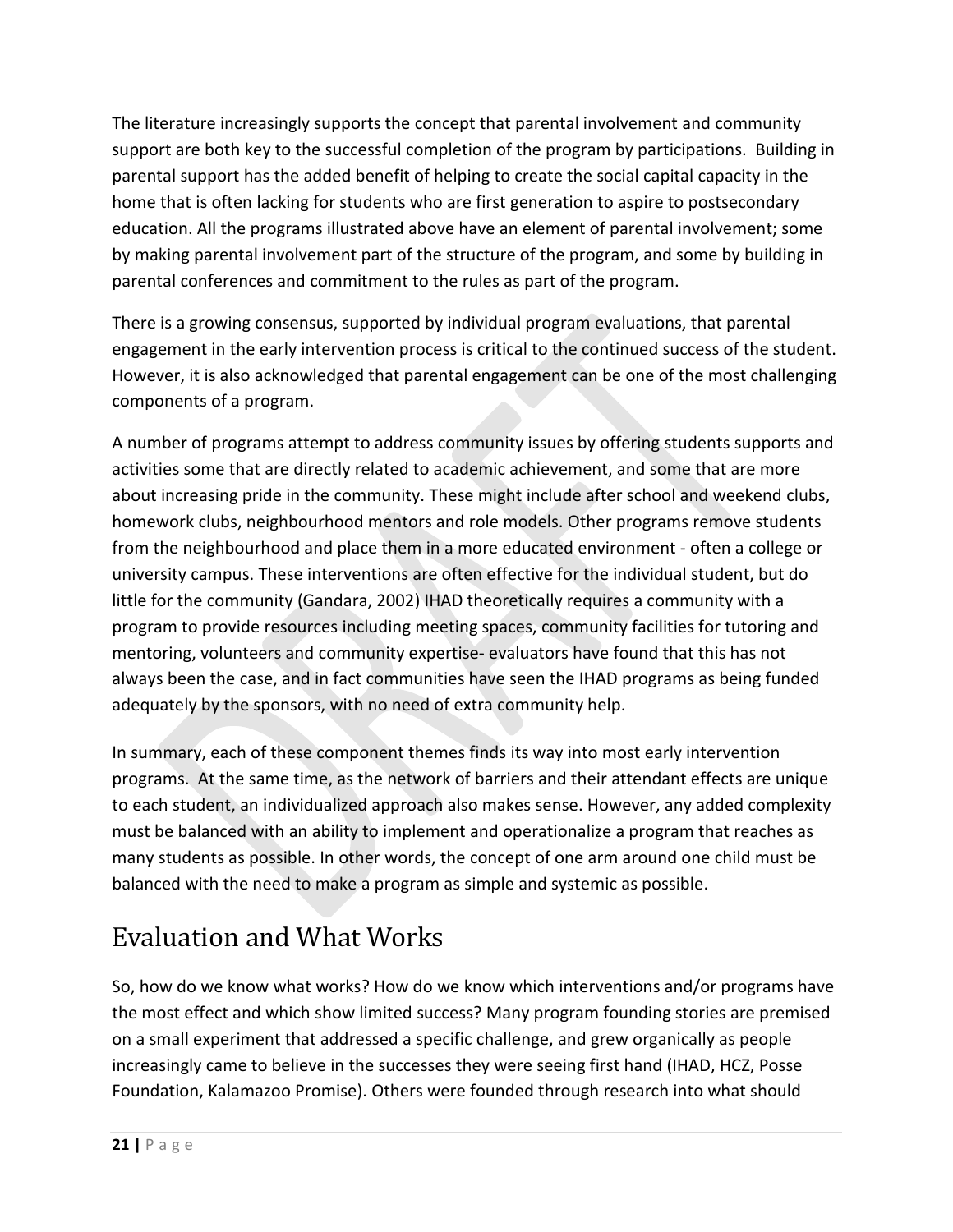work or what seemed to work elsewhere or should work intuitively, according to people who work in the community health or PSE access fields (Cal-SOAP, Florida CROP, Pathways to Education).

However, external evaluations are not all that common. The Educational Policy Institute in its 2001 College Board Review of US early intervention programs, found that 94% of US programs claimed to have conducted evaluations, but on further investigation few of these programs actually tracked students longitudinally or did thorough empirical self-study (see also Gardana, 2001, who had the same findings). While these studies are slightly dated now, a review of the current evaluation literature shows that they have not become significantly more commonplace or sophisticated, when they are done.

Of the nine programs identified in this paper, five have published recent external evaluations, and this evaluation rate is higher than in the overall early intervention community (an external evaluation was one of the criteria used for selecting case studies for this report). Some programs have annual reports that track and follow up with program alumni (Posse Program; Florida CROP; Cal-Soap) other programs have site evaluations but have difficulty evaluating the broader program (IHAD; Cal-Soap). There are legitimate reasons for the difficulty in evaluating programs. A lack of data is a common problem. Many programs simply do not have the data infrastructure built into the program that allows them to track students longitudinally.

One element of many early intervention programs that makes tracking students particularly difficult is the trend towards earlier beginning cohorts. In existing programs that conduct qualitative evaluations through interviews and surveys, staff, students and parents all indicate on a frequent basis that they would have liked to have had information and supports available to them earlier in their schooling. Some programs are beginning interventions as early as kindergarten (e.g., Harlem Children's Zone; I Had a Dream) others in grade 6 (e.g., Rhode Island College Crusade) or early high school (e.g., Pathways, Florida CROP, Cal-Soap). However, the longer a student is in the program, and the more institutional types they attend, the more difficult the tracking becomes.

As we shall see below, even programs that do have sufficient data, rely on either high school graduation rates or college/university participation rates as a way of assessing success. This data is sometimes compared to the graduation and participation rates of comparable youth cohort in similar demographic populations and sometimes it is longitudinal, tracking the increase in graduation rates or postsecondary participation rates in the same neighbourhood over the introduction of the program. Sometimes evaluations are able to actually track program participants through college/university.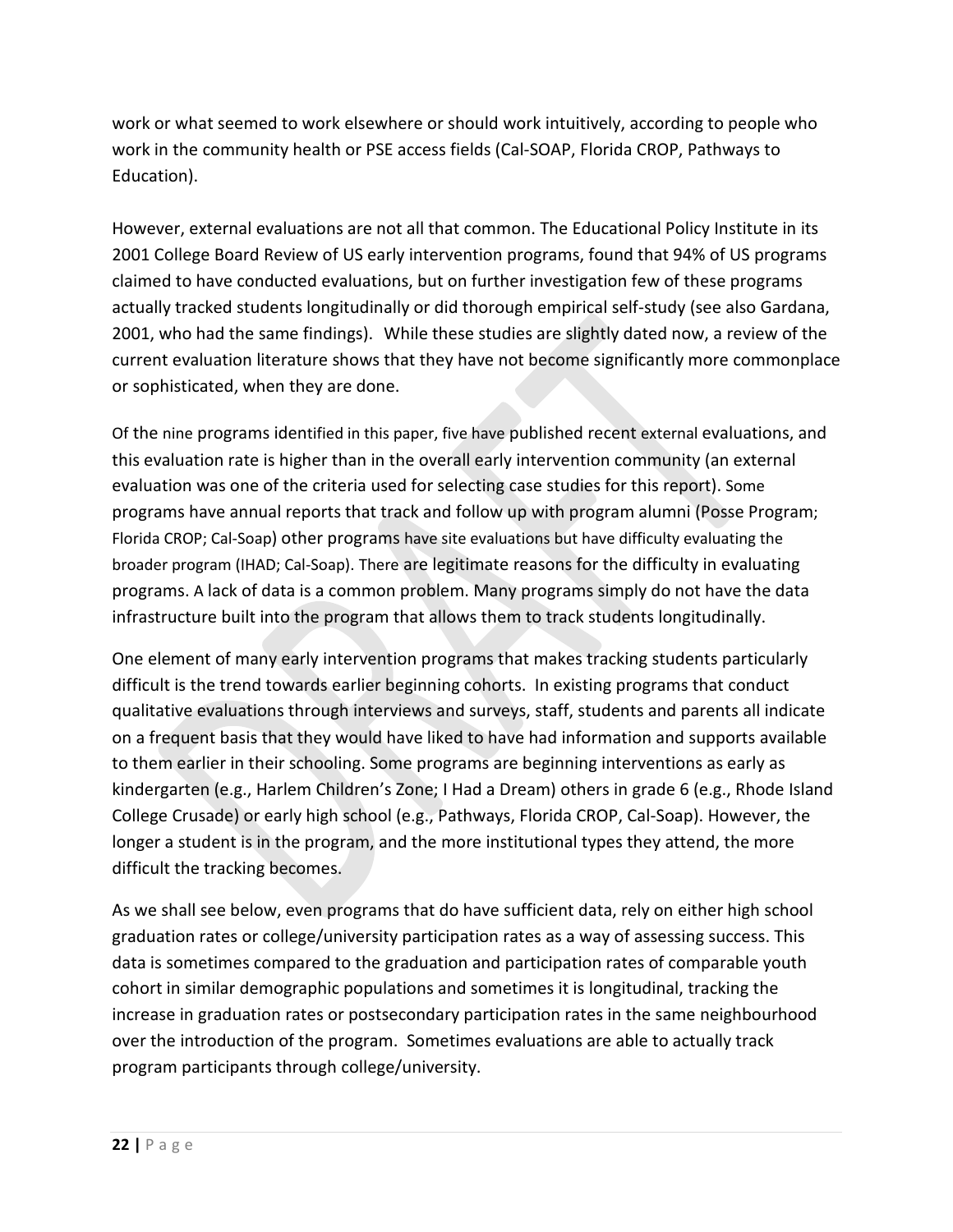In a fairly typical evaluation format, Fogg and Harrington's analysis of the Rhode Island College Crusade (2013) uses three sets of data to show 1) an increase in postsecondary participation for crusaders over the previous five years; 2) an increase in retention for first year students who went through the programs; and 3) most significantly, a positive comparison of first year retention for students who went through the program, and the overall first year population for the same colleges and universities.

As another example, Florida CROP's most recent published annual report noted that: compared to the random sample of non-program students from similar backgrounds, overall, CROP program participants had higher high school graduation rates, did better on standardized tests, and had higher postsecondary education participation rates (Florida, 2006).

Evaluations of Early Intervention programs rarely assess the impact of different elements, program aspects or interventions within one program. This is either because the data is not available, or because the philosophy of the program is dependent upon the idea that all the elements are intertwined in such a way as to make assessment of unique elements almost impossible or meaningless.

There are a few notable exceptions to this rule. An early evaluation of the Rhode Island College Crusade (at the time called the Children's' Crusade) was conducted in 2000-2001 by Brandeis University. The evaluators used among other things, interviews with current and former students in the programs. They found that 89% of students in the program applied for postsecondary education**.** However, more interestingly, students surveyed reported a decreasing dependence on the program with age (84% of  $7<sup>th</sup>$  graders, 65% of 9<sup>th</sup> graders and 46% of 12<sup>th</sup> graders reported that the program made a difference in improving their chances of enrolling in postsecondary education). They also found that students, when asked what their main incentive was for staying in the program, reported the financial incentives in grades 7 and 9, but increasingly reported that it was family encouragement by grade 12, with financial incentives falling to second place (Cunningham, 2003).

Another exception is to be found in a series of evaluations that have been conducted on the Indiana  $21<sup>st</sup>$  Century Scholars Program. This is in large part because the Lumina Foundation has decided to use it as a test case for certain programmatic interventions and has put considerable funding into evaluating how the program works.

Indiana's evaluations were able to show that taking the Indiana scholars' pledge not only improved the odds that students would achieve academically, but also motivated students and their parents to engage in academic counseling, events and college visits, career planning activities, and academic preparation activities (St. John et al, 2008).

The Kalamazoo Promise has also undergone a series of evaluations through a partnership with the Upjohn Institute. Both sets of evaluations (Lumina and UpJohn) show the programs to be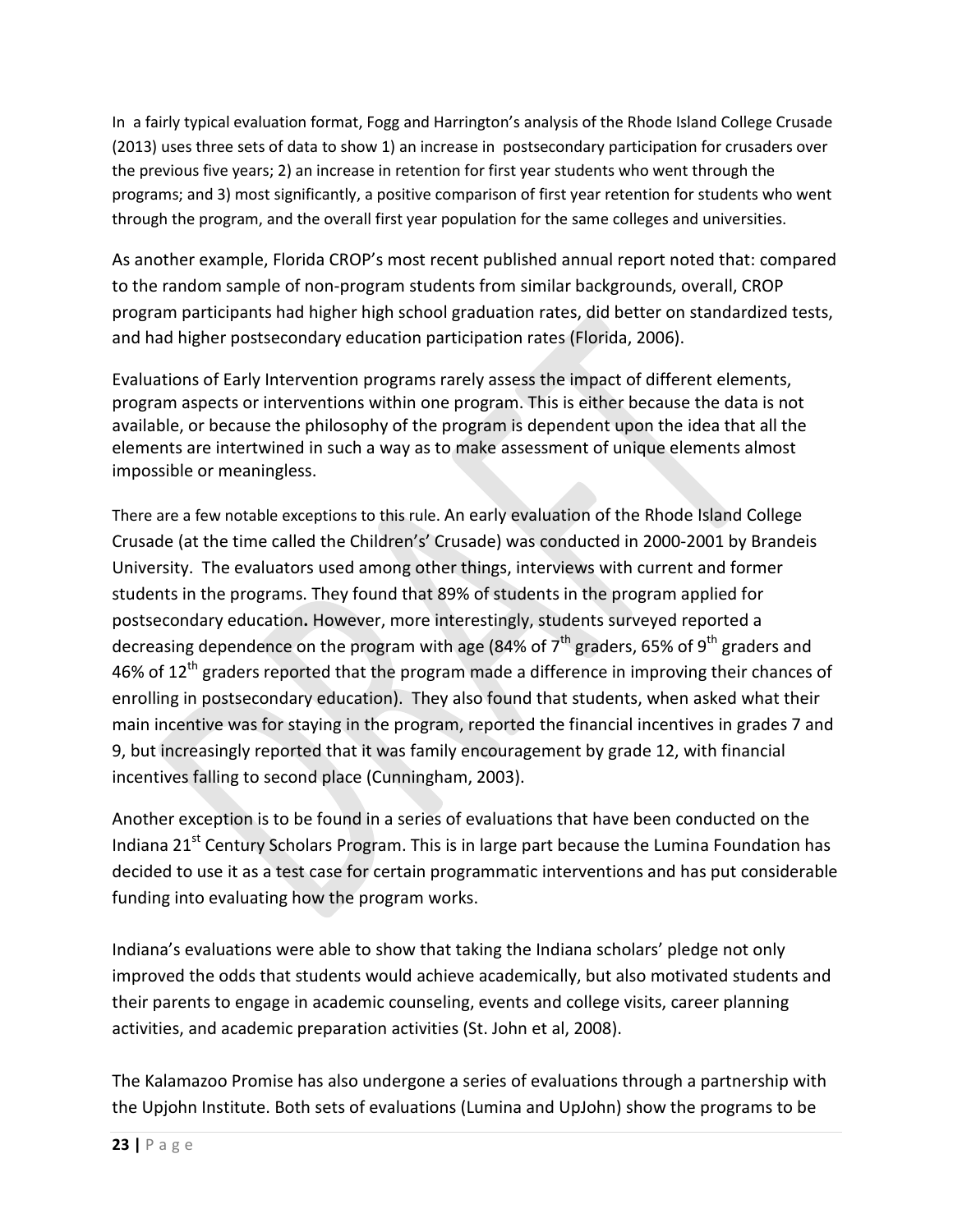successful in regards to increased graduation rates, PSE participation and retention rates (Miller-Adams and Fiore, 2013; St. John et al, 2013). However, the evaluation results also highlight the differences in philosophy between the two Promise Programs. As part of their program, Indiana put in place various counselling, academic and social supports to help students achieve the results they needed in order to access the scholarship funds.

Kalamazoo's program is significantly simpler. It consists almost exclusively of the scholarship "guarantee", with no additional supports. What appears to have happened in Kalamazoo, is that many of the supports students needed to achieve academically have grown up organically in the school system and in the community. This has been understood, not surprisingly, in Kalamazoo as a success for the program (Miller-Adams ad Fiore, 2013).

Another challenge to evaluation is the lack of resources; if a program is underfunded and/or under staffed it can be difficult to make evaluation a priority over the running of the program. Finally, there can be a resistance to evaluation philosophically. Sometimes program staff, founders or funders believe in the program's efficacy because they are close to the "success stories", see them every day, and have no interest in, and sometimes are even hostile to, an external review.

For instance, both IHAD and Cal-Soap have conducted individual site evaluations that showed program success based on graduation rates and postsecondary participation rates. However, when broader program evaluations were attempted they encountered difficulties. In California, only 3 of the 15 program site coordinators agreed to be interviewed for the evaluation, a challenge that was compounded by the fact that each program site collected data in a slightly different way so an aggregate analysis was not possible (Songco, 2010).

Similarly, there have been a number of evaluations of individual IHAD program sites, with mixed results. Some evaluations did not seem to show a significant effect on the academic achievement of the participants (Rhodes et al, 2006) others showed a much more dramatic effect (Arete Corporation, 2001) the greatest effect was shown in an evaluation of two IHAD programs in Chicago, which differed from other IHAD programs in that they had additional federal funding, developed a strong trusting relationship with the community, and (possibly most importantly, see the results of the HCZ evaluation below ) pulled the participants out of public school and placed them in parochial (private) schools (Rhodes et al, 2006). Other than the Chicago evaluation, it is unclear why some programs had greater effects than others.

Interestingly, the Justice department which partially funds the IHAD program, commissioned a meta-evaluation of the entire program in 2006. The evaluation team cautioned however that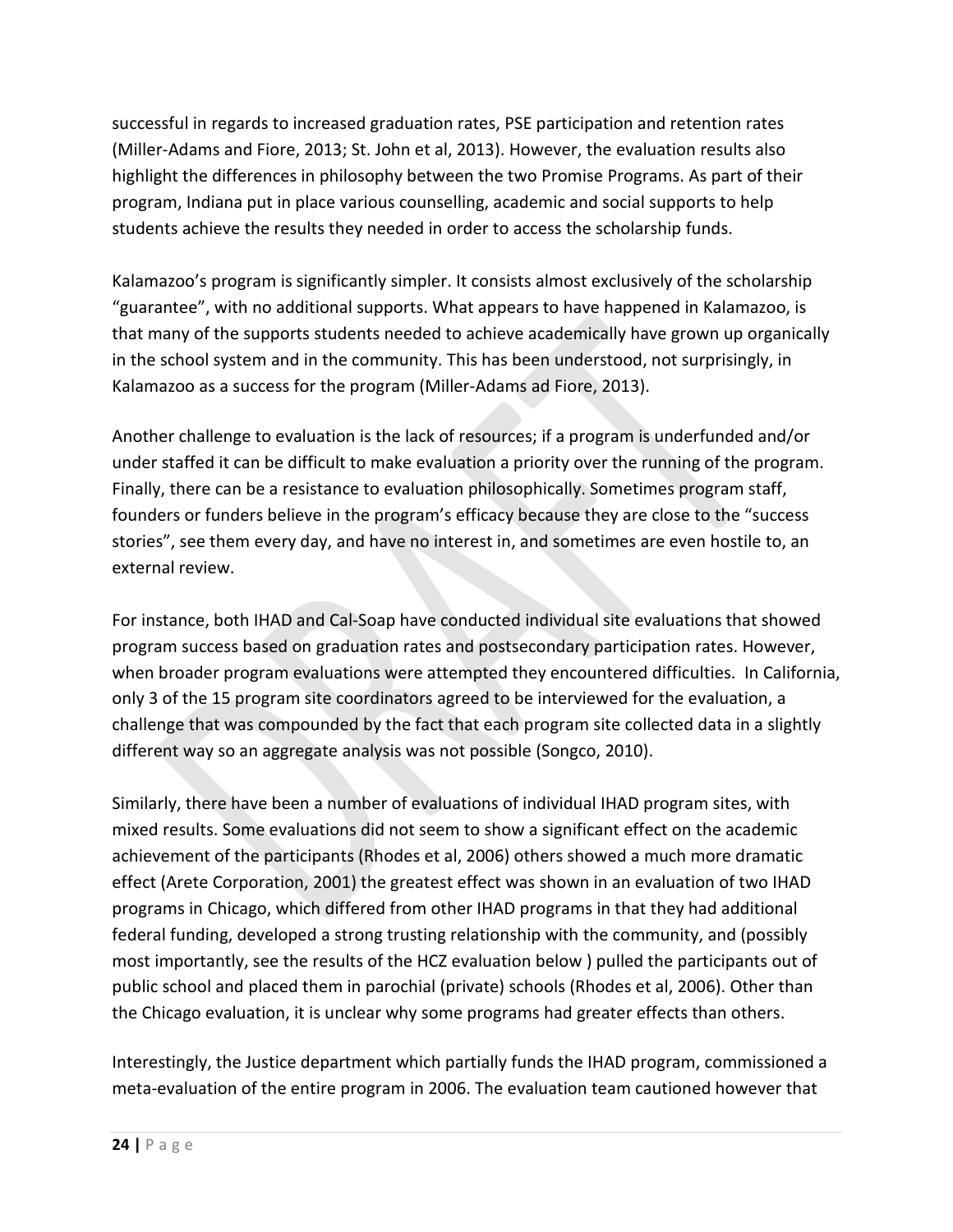earlier evaluators of the program had met resistance from sponsors who saw evaluation as unnecessary and burdensome. They asked for some early efforts before the evaluation began to determine whether or not there would be cooperation from sponsors (Rhodes et al, 2006). It is notable that this resistance was such an impediment to evaluation, that the evaluators cited it in the introduction to their preliminary report. It is also notable that I could find no evidence that the evaluation ever took place.

Other problems with evaluations include the constant evolution (or devolution) of programs, which means that few student cohorts received the same program experience from year to year.

As new components are added or new emphasis is given to components that seem intuitively to work, a cohort of students going through the program may be experiencing a different program than the cohort from the year before. Therefore, it becomes particularly difficult to assess a program success over time. This constant state of evolution is generally positive and in keeping with the research on what works in student access (for example a growing shift from a focus on information and student aid to a focus on academic preparedness and parental involvement), but it does make the programs more difficult to evaluate.

Rhode Island and Indiana both attempted to document the effect of shifting from more universal programs to programs which focused more individual attention on a smaller group of participants. Both states reported that these shifts were successful both in relation to making the program more cost efficient and therefore sustainable, and in relation to the affect the shift had on the eventual success of the participating students.

Another challenge is controlling for other factors, both positive and negative, that might affect educational attainment and program success. Without a better understanding of the behavior and characteristics of individual students as they are tracked year over year throughout the program, the effect of factors unrelated to the program (e.g., death or injury in the family, move to a different school, loss of family income) are not taken into account in the success or lack of success of the student.

The Regent Park site of Pathways to Education has partnered with the Boston Consulting Group to evaluate the effect to the program over time. BCG has conducted two site evaluations, in 2006/7 and 2011. The results illustrate the difficulty of ascribing larger social outcomes to the program.

One of the interesting features of the Pathways evaluation is that it looked at community indicators of success (decreased crime rate, increased health and longevity, integration of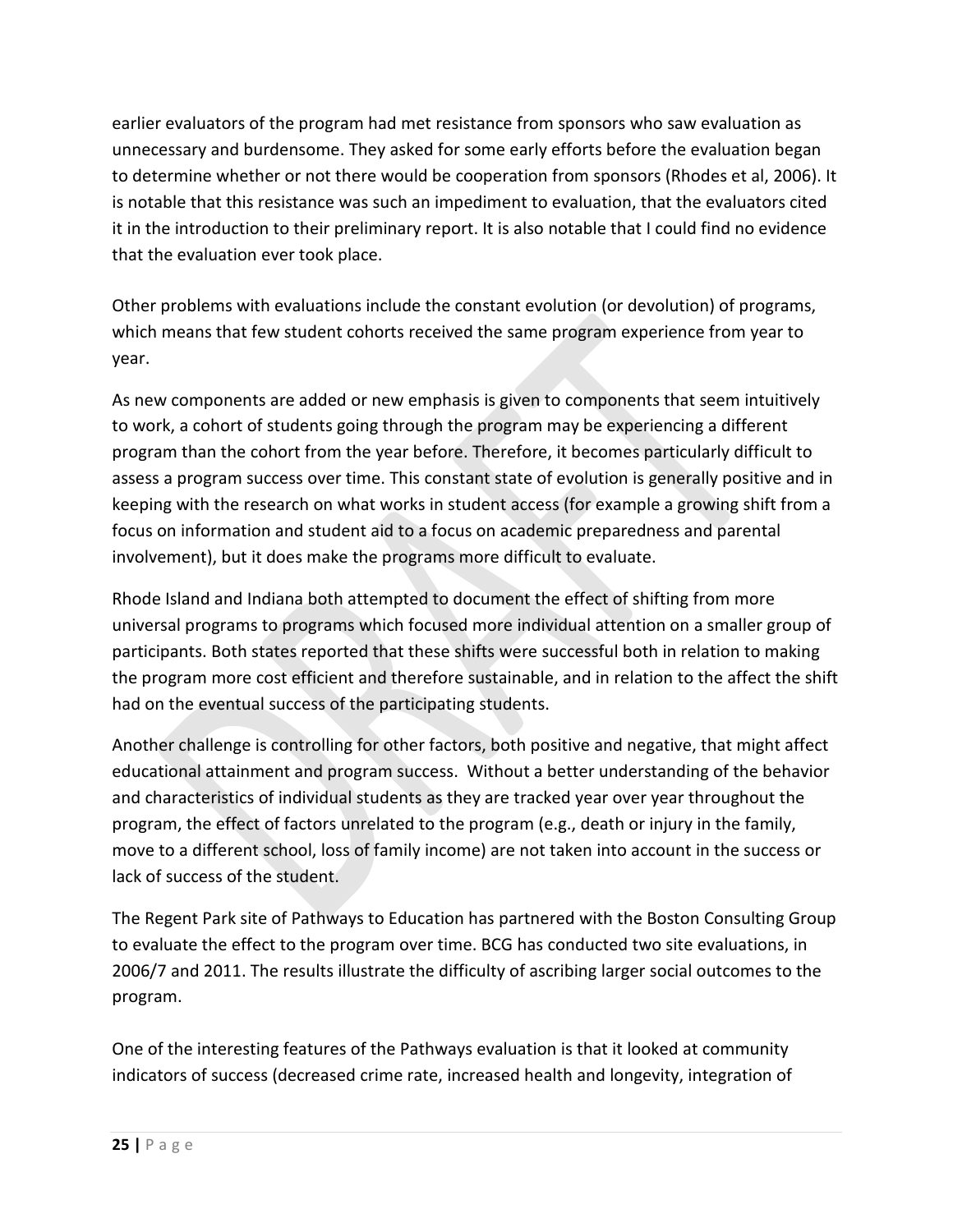recent immigrants into community) as well as academic achievement indicators (decreased dropout rate; increased high school graduate rate; increased postsecondary participation).

However, the social and community returns are assumptions, not measurable impacts. in other words, Boston Consulting has assumed that since individuals with more education tend to have better health, longer lives, spend less time in jail and integrate more fully into the community, that Pathways students because they are more successful academically will intuitively have better social returns as well. While social returns are extremely difficult to measure (DeClou, 2014) and thus this approach is reasonable, it does not necessarily mean that the Pathways program has these impacts on the community. On the other hand, it is instructive that Pathways has included in its self-assessment the impact on the community and on the social (not just economic or even measurable) returns to the individual. This says something about both the objective of the program and the interventions that are chosen.

Another instructive thing about the Pathways evaluation is the attempt to parse out predictive metrics of a student's success. According to Boston Consulting, early accumulation of credits (in year one and two of the program) and limited absenteeism were both good predictors of program completion and high school graduation (Boston Consulting Group, 2011)

Finally, it is important to note that students selected into some early intervention programs (those that require students to apply: Rhode Island, Cal-Soap, Florida CROP, Posse, Indiana, some aspects of HCZ) have already in many ways shown motivation and ambition to do better, or their parents have chosen it for them. They have applied for the program, put their names on waiting lists or entered into lotteries. This makes them more likely to succeed already, even before the program. It is difficult in an evaluation to know if therefore it was the program itself that helped them achieve, or if they were already predisposed to achieve, despite having some disadvantages. Programs that do not require a student to apply (IHAD, Pathways to Education, Kalamazoo, some elements of HCZ) are therefore perhaps a better test of how the program elements affect the most vulnerable students.

The Harlem Children's Zone has been evaluated on two occasions, first by Dobbie and Fryer (2013) and second by the Brookings Institute. Both evaluators had access to data that allowed them to investigate different elements of the program to access what, in particular, was working. The Dobbie and Fryer evaluation was able to test the assumption, strongly held by most community based early intervention programs, that community supports were as important as academic supports. Community supports make intuitive sense. We know that children from low income and first generation backgrounds tend to have lower academic achievements and go to PSE in lower numbers than their peers. We know the importance of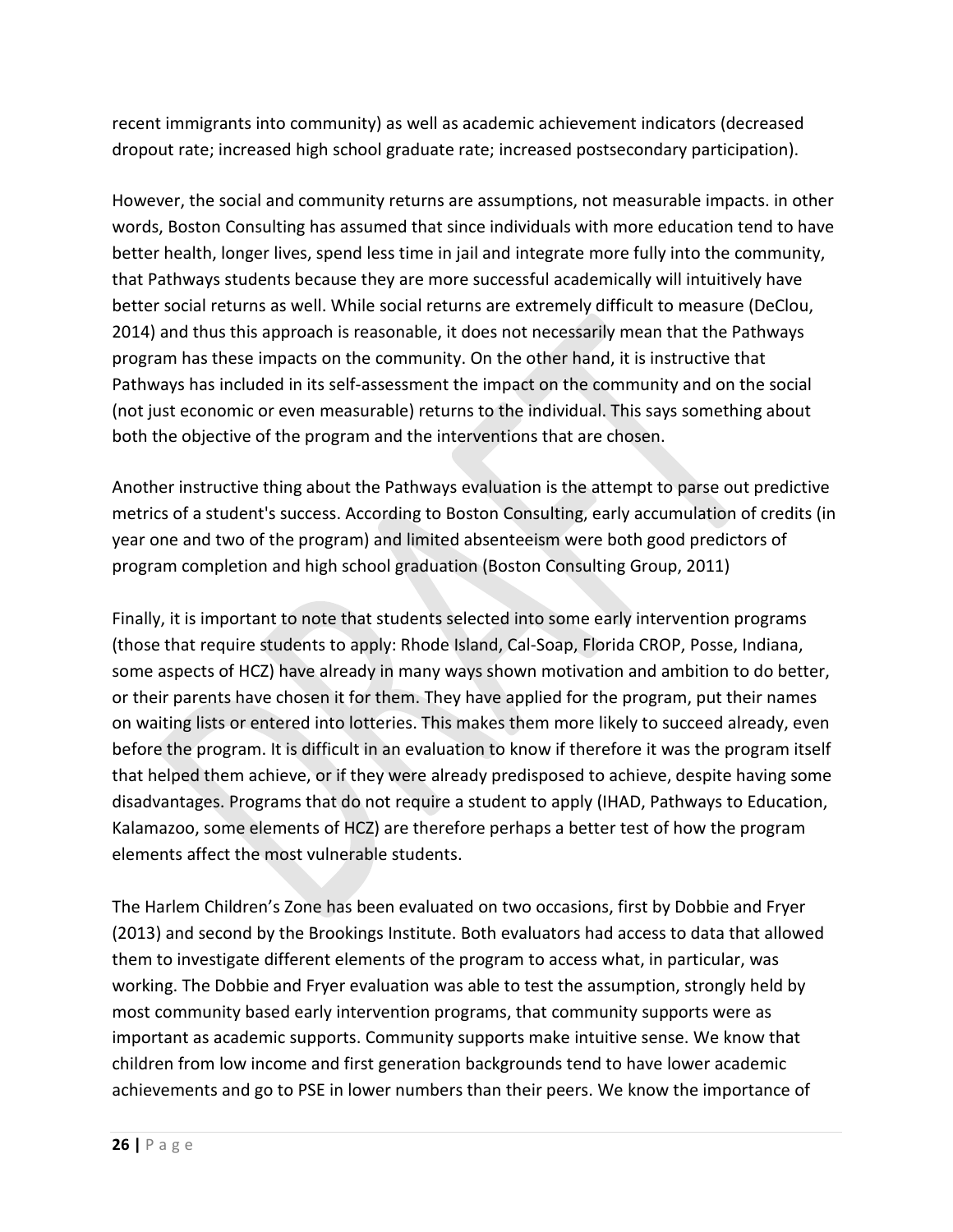peer support, mentoring, and parental involvement if a student is to succeed. It is reasonable to assume that the causes of high school dropout are both school based (ineffective discipline, lack of counselling, support, outreach, and disregard for learning style) and community based (low social class, minority status, school home link weak, community support weak) (Boston Consulting Group, 2011).

However, both evaluations of the HCZ seem to suggest that the community supports are not central to the academic achievement of the students. Because of the nature of the HCZ program, Dobbie and Fryer had access to three types of student data:

- 1. Those students in the 100 block HCZ region who are eligible for all the community and health services, and who attend the charter school;
- 2. Those students in the 100 block HCZ region who are eligible for all the community and health services, but do not attend the charter school;
- 3. Those students outside the 100 block HCZ region and therefore not eligible for all the community and health services, but who attend the charter school.

Their evaluation showed that in comparing the test scores, cohorts of students who attended the charter school (cohorts 1 and 3) did better academically than their peers (cohort 2), with no difference between the students in the HCZ region and those from outside.

A second evaluation by the Brookings Institute compared the academic achievement of children who attended the HCZ charter school with the academic achievement of children who attended other charter schools in New York (and by definition were not participating in the other aspects of the HCZ program). The results of the HCZ students were comparable (they sat fairly squarely in the middle of the pack in regard to test scores) to other charter schools. (Croft and Whitehurst, 2010)

Overall, the lessons from the evaluation literature are somewhat limited in regard to which program components work best. Only IHAD has published a negative evaluation, so most evaluations show noteworthy success – whether this is because they have all hit on a winning formula, or because the evaluation methodology is somewhat limited, or a bit of both, is hard to say. That being said, the programs illustrated above do seem to develop, improve and generate success and new programs would probably be best served by developing data infrastructure and evaluation processes as part of the early program structure, but should not be immobilized by the lack of either.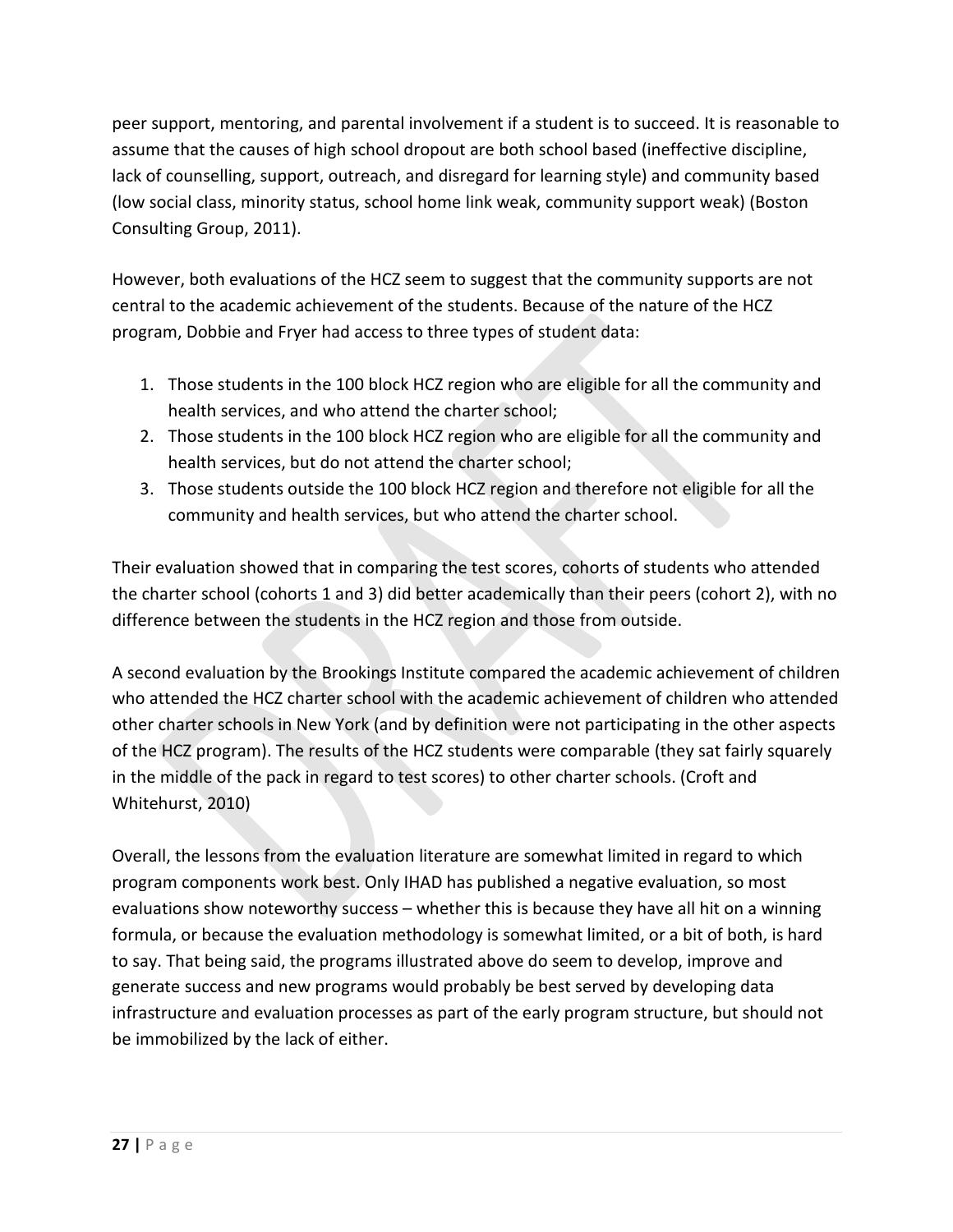# <span id="page-27-0"></span>Successful Components – What the Research Says

Despite the growing body of literature on early intervention programs, it is generally agreed that too little is still known about the success of early intervention programs, and how they affect postsecondary participation (Educational Policy Institute, 2001; Gandara, 2001; Gullat and Jan, 2007).

As mentioned above, one possible explanation for the frustration in identifying "what works" is that it may not be possible to isolate components and test their effectiveness. This is why general program evaluations are so important. Despite this, there have been some attempts to identify those practices that seem particularly effective by identifying common components in successful programs. Patricia Gandara (2001), in *Paving the Way to Understanding Education*, her 2001 overview of early intervention initiatives outlines her list of components that are usually part of successful programs:

- A primary person who monitors and guides the student over time;
- Good instruction coupled with challenging curriculum that is carefully tailored to the students' learning needs;
- Longer term interventions. The longer students participate in a program, the more benefits they report;
- Cultural awareness of students' backgrounds. Many programs find that they have more success with some groups than with others;
- Positive peer support. Students are more likely to succeed when a peer group provides academic, social and emotional support;
- Financial assistance and incentives. For many low income students who identify postsecondary education as a goal, scholarships and grants may be essential to realizing that goal.

Despite the view that there is a lack of in-depth research into various components or good program evaluations, there seems to be a consensus that there has been an aggregate increase in success rates of programs overall. How much of it is due to the shift in emphasis seen in many programs, or the combining of new components is unclear. Some of it may be due to other elements in the environment such as the effect of increased understanding of the importance of postsecondary education, a larger number of peers and role models attending postsecondary education, a greater awareness in the schools of the importance of outreach, etc.

It is clear from the case studies that different program objectives lead to different program structures. Indiana's goal of keeping students in Indiana for postsecondary education would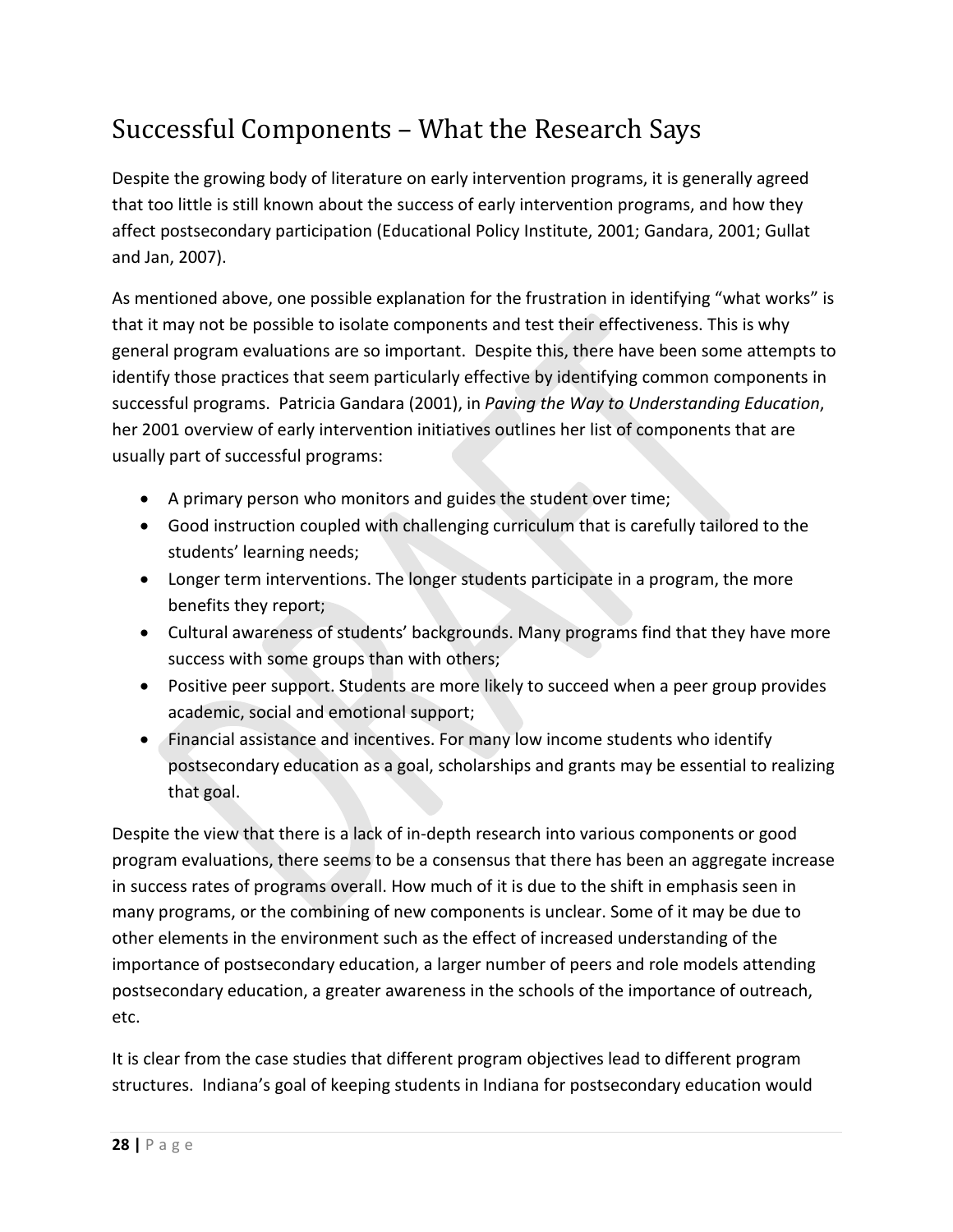differ from California's goal of increasing retention rates in college or Kalamazoo's goal of regional economic development or the community health goals of HCZ and Pathways Regent Park. This way of looking at early intervention seems to require a home grown approach, not just in relation to Hamilton, but between provinces and even between regions and neighbourhoods.

Another issue is how students are selected for programs. In the US low income students are sometimes identified through eligibility for free lunch programs. As Canada does not have a free lunch program, we lack one of the most effective proxies for identifying low income, high need students. Another possibility is targeting entire schools or classes within schools (as IHAD does), however in Canada schools tend to serve more than one neighborhood and have diverse student bodies. One exception to this rule might be on reserve high schools for Aboriginal students and some rural or remote community high schools with high non-participation rates. Pathways to Education, HCZ and Kalamazoo Promise have been able to target students by building programs that take in entire youth cohorts from certain urban neighbourhoods with high non-participation rates (e.g., Regent Park in Toronto, Harlem, NY), no matter where those students go to school.

In the Educational Policy Institute's College Board Review (2001), it is noted that about two thirds of all US programs (66%) require students to apply for admission. Sixteen percent of all programs operate on a first come first served bases, and about a third have a competitive admissions process.

However, one problem with self-selection or application for a program is that in the Canadian environment, where early intervention programs are not well known or universally understood, there may be less likelihood that students who have already selected out of the postsecondary pathway will select into a program intended to increase their chances of going. In the absence of evaluations that provide guidance on how to best select students and how to target those students who might get the greatest benefit out of the program (other than anecdotal evidence that it makes sense to start as early as possible before students begin selecting-out), it is difficult to assess how this would work in a Hamilton context.

In her 2001 overview, Gandara provides a good summary of the general consensus around limitations of early intervention programs:

• Program attrition. Few programs either report or know how many students that begin their programs actually complete it. [Gandara] estimates that between one third and one half of all students who begin programs leave before completion or before high school graduation. Nonetheless, programs commonly report high percentages of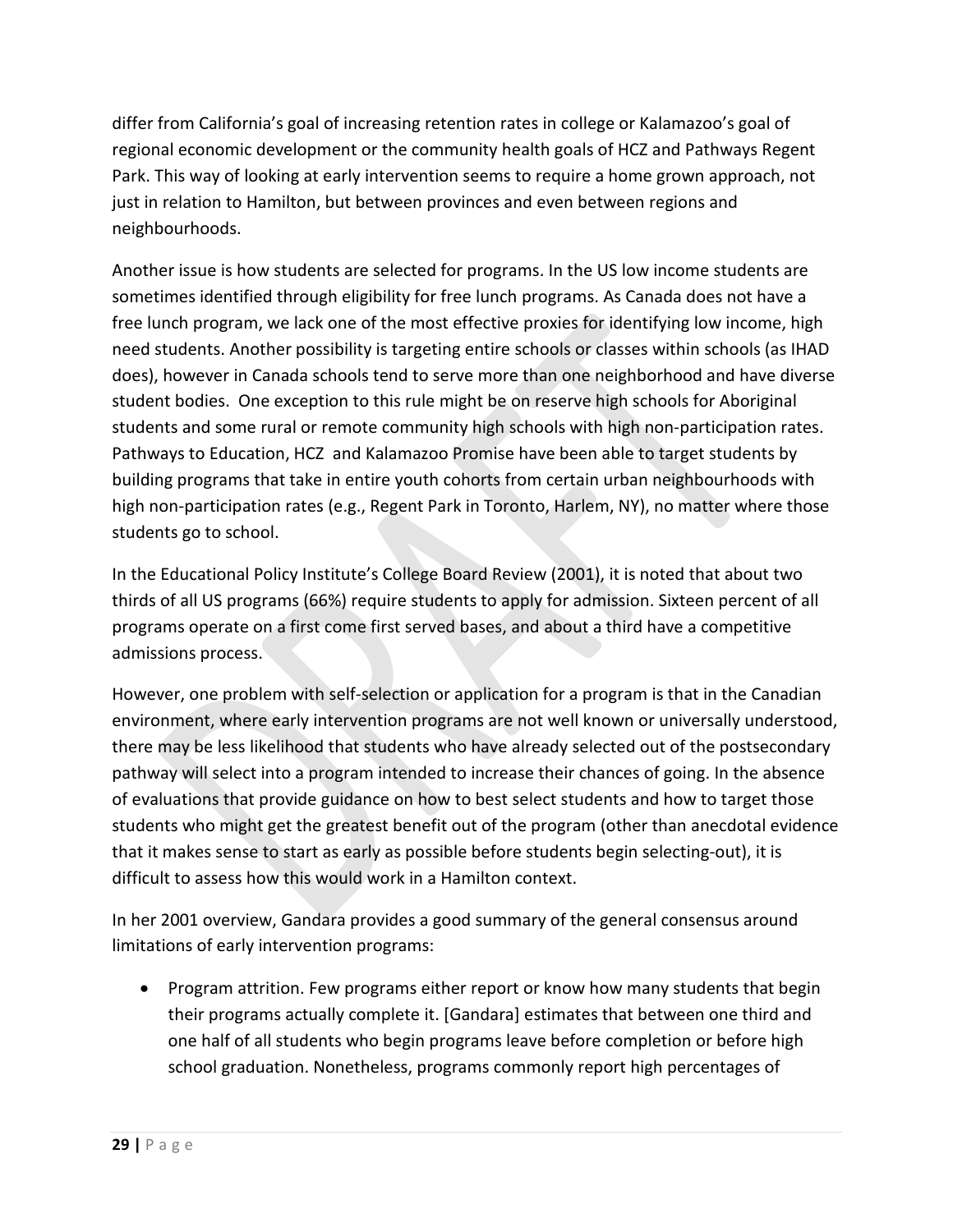participants going on to college based on counting only the number of participants in the graduating class.

- Smaller number of students affected. Early intervention programs are resource intensive; it is estimated that only 5% of all US students who might be eligible for an early intervention program are actually served.
- Participant selection. Not all programs are explicit about how students are selected to participate and about the characteristics of the most successful participants. This kind of information is critically important in evaluating who can best benefit from the program.
- Records on program contact. Few programs keep records on the amount of contact participants have with the program. Similarly, programs are often vague about what constitutes completion or retention in the program.
- Academic achievement. While some programs were able to demonstrate that they doubled college going rates among participants (compared to controls) evidence that programs are effective in raising academic achievement as measured by grades or test scores is limited.
- Type of postsecondary institution. Because overall measured achievement is not generally considered, these programs are most effective at increasing the rate of students going to community colleges and less selective four year institutions. They do not appear to have a major impact on increasing number of students who go on to selective colleges and universities.
- Long term outcomes. Little is known about long term outcomes for students. Most programs do not have data that show if they increase the rates at which participants obtain college degrees when compared to students who have not participated in the program.
- Costs. Little is reported about the costs of these programs.

### <span id="page-29-0"></span>Summary and Conclusion

Despite the limitations of these evaluations, there are a number of lessons to be learned from these case studies and the general body of literature on early intervention. The following list summarizes some of the lessons learned and considerations that arise from a brief examination of early intervention programs:

• Determine the goal. The goal of the program (preparing youth to succeed academically in postsecondary education; motivating youth to enter postsecondary education in a specific region/state/province; ensuring that youth graduate from high school with the resources they need to make choices, etc.) can determine the design of the program. It should also be noted that an evaluation (such as the two conducted on HCZ) may indicate that a program is successful in a different way than the program goal had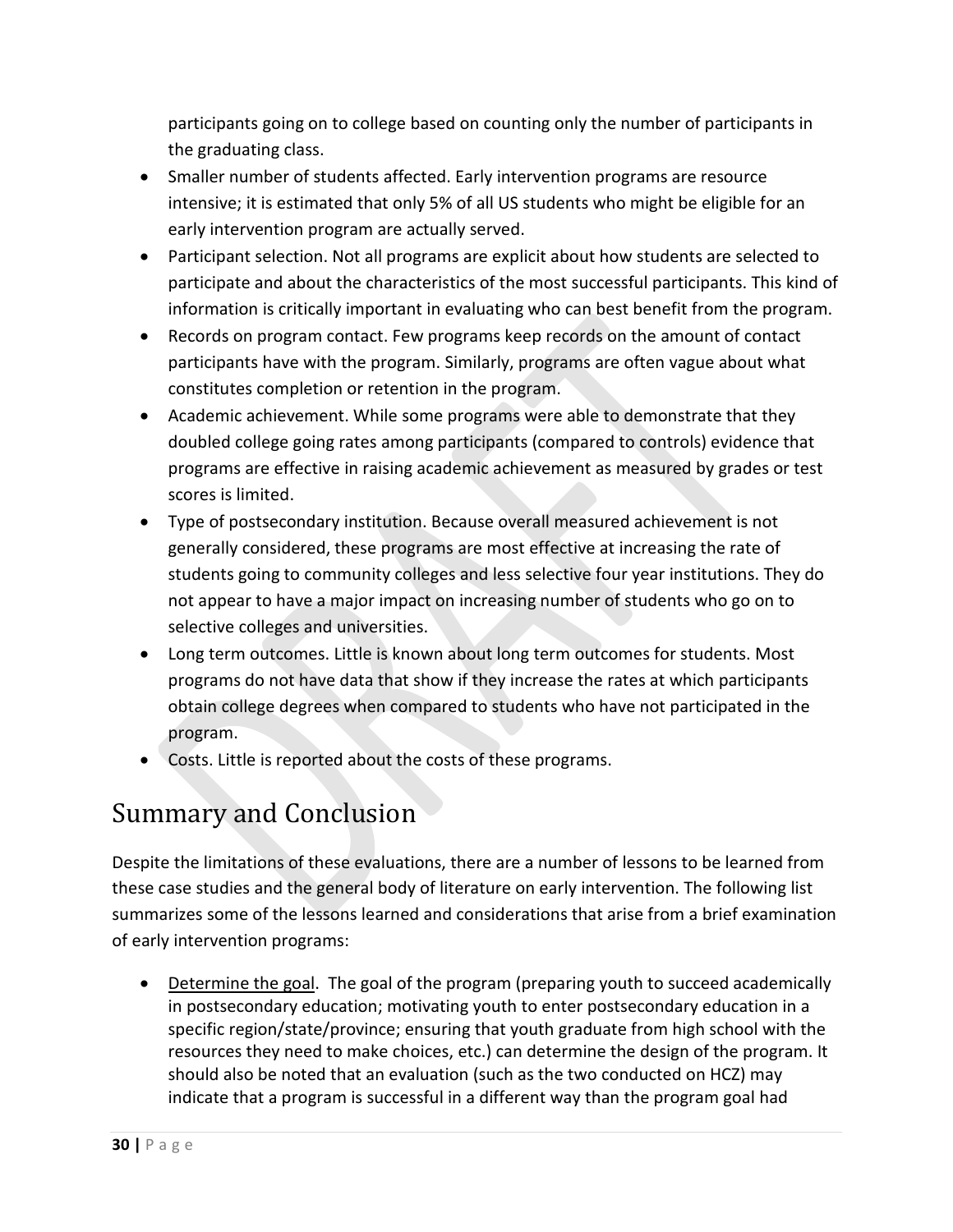initially intended, at which point some choices may need to be made about whether the goal or the program should change.

- Packaging interventions. It is important to understand that a package of interventions will be required to address a network of barriers. Program developers and implementers should be flexible about adding and subtracting interventions, but not expect to be able to determine exactly which intervention is addressing exactly which barrier – students are complex in their responses and motivations, and evaluations are sometimes too blunt to pick up nuances in interventions.
- Determine the target student population. Aboriginal youth, youth with disabilities, low income youth, rural youth, first generation youth, immigrant youth, etc, may require different packages of interventions, and different sensitivities in relation to parental and community involvement.
- How students are selected will affect the effectiveness of the program. Programs where students self-select may seem more successful as they attract students who have already shown some motivation and intention to consider postsecondary education. However, they may not target the most high risk, high need students, who may have already selected out of the pathway to postsecondary education and therefore would not sign up for such a program.
- Evaluation processes are important. Where possible, it is important to build in an evaluation process from the beginning with bench mark data so that the success of the program can be determined over time, data about student characteristics so it can be understood which types of students are responding to the program and which might need more help, and qualitative practices for understanding the views of students, parents, practitioners and administrators who use the program. However, as noted above, the lack of quantitative infrastructure to evaluate a program should not jeopardize the implementation of a project, as programs tend to develop and improve over time anyway.
- Parental and community involvement are key. The importance of parental and community involvement comes up repeatedly in the research on what makes programs successful. Different programs used different strategies for ensuring parental and community involvement, usually these strategies were very much in keeping with the goals and philosophies of the individual programs. The interesting results of the HCZ program evaluation aside, there is a consensus in most of the literature and in the programmatic self-assessment that parental and community engagement in the programs is key to the success of the students.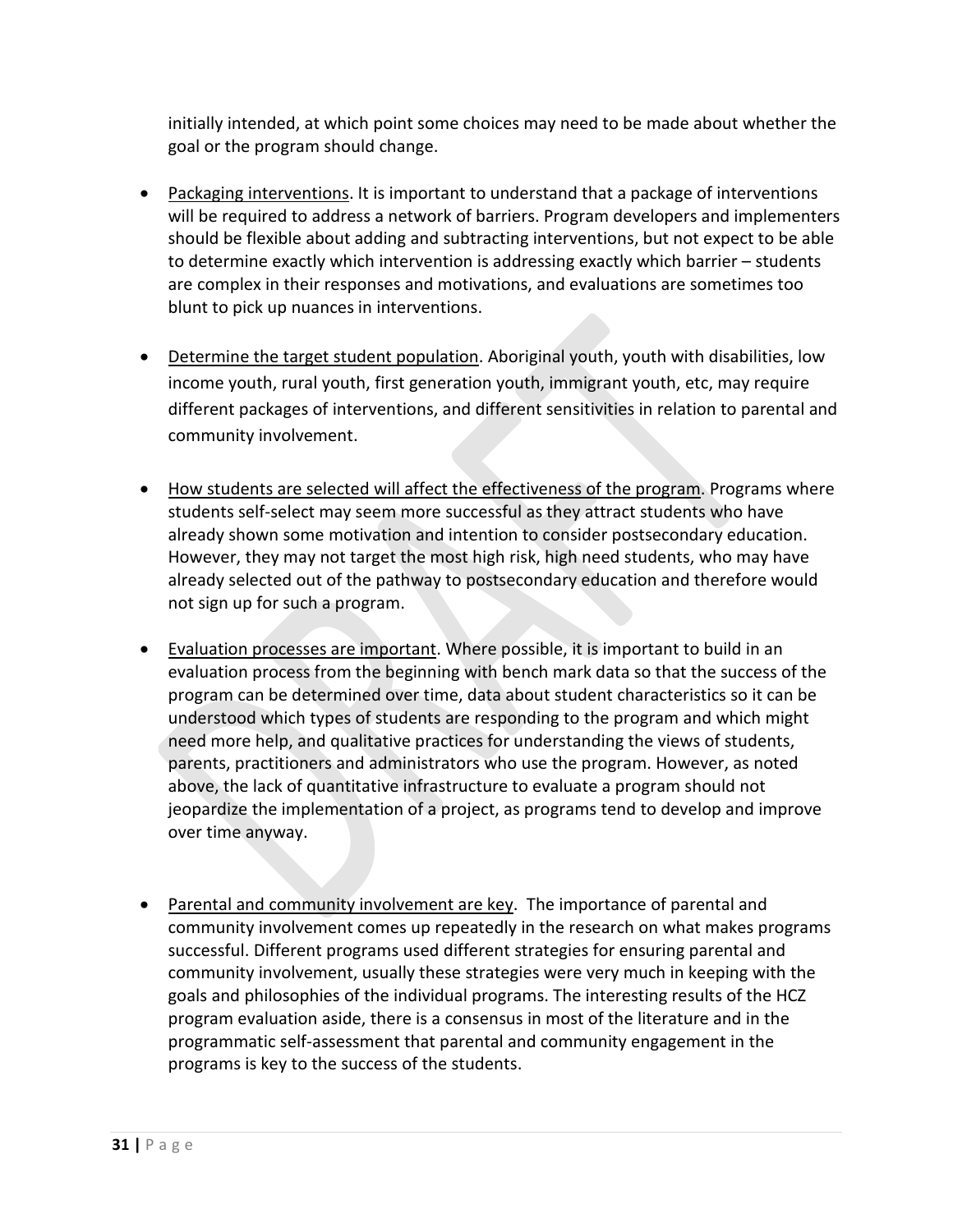- Age of student and length of program matters. A conscious decision needs to be made about where to begin the interventions, understanding that the earlier the intervention the less intensive it may need to be. On the other hand, the later the intervention the more intense it may need to be as youth become increasingly firm in their choices as they age, and may have begun to act on those choices, for example in relation to academic achievement and financial savings. It is also important to understand that programs that begin early, for example the Rhode Island College Crusade, report that interventions need to change over time – what is needed in grade 6 is different from what is needed in grade 9.
- Students are unique. Each will require slightly different interventions or emphases. While "one arm around one child" is difficult, a program that builds in some flexibility in relation to a specific child's needs is likely to be more successful.

Despite the limitations of the programs themselves and the gaps in the research, early intervention programs are currently one of the more interesting ways of addressing the needs of youth who traditionally do not go on to postsecondary education. New programs could do worse than looking to the examples of those programs that are actually able to show some success. Significant problems remain regarding the small number of students served, the ability to target youth at highest risk (as they might not select into the programs or might drop out early), and the difficulty of measuring success. At the same time however, it makes sense that providing those elements lost in social and cultural capital (e.g., information, financial incentives, counseling and mentoring support, academic support) should help underrepresented students achieve. Until a more systemic approach is identified, early intervention programs may be the best approach available.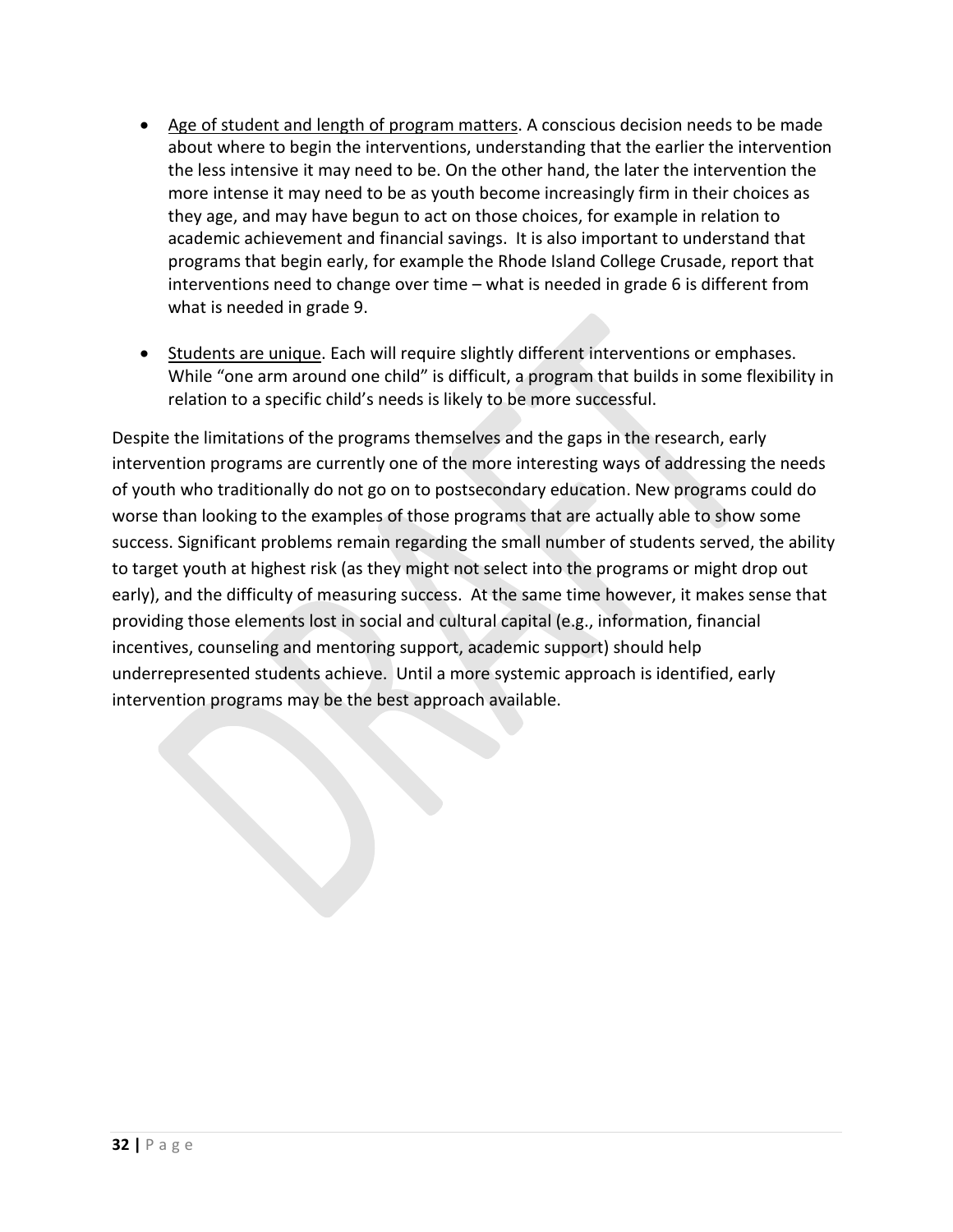### <span id="page-32-0"></span>Bibliography

Abada, Theresa, Hou, Feng and Ram, Bali (2008). *Group Differences in Educational Attainment Among the Children of Immigrants*. Analytical Studies Branch Research Paper. Ottawa: Statistics Canada

Acumen Research Group (2007). *Do Perceptions Matter Regarding the Costs and Benefits of a Post-secondary Education? A Summary Report of the Research Program Development of Measures of Perceived Returns on Investment form Postsecondary Education*. Montreal: Canadian Millennium Scholarship Foundation

Andres L. and Looker E.D (2001). *Rurality and Capital: Educational Expectations and Attainments of Rural, Urban/Rural and Metropolitan youth.* The Canadian Journal of Higher Education, Volume 31, Number 2, 1 June , pp. 1-45(45)

Arete Corporation (2001). *I Had a Dream: the Impacts*. Report prepared for the I Had a Dream Foundation.

Bailis, N., Curnan, S., Lanspery, S., Leavitt, T., Stone, R. (2002). *Every Child Holds the Answer. Heller School for Social Policy and Management*. Brandeis University.

Bailey, K., Kahne, J. (1999). *The Role of Social Capital in Youth Development: The Case of "I Have a Dream" Programs*. Educational Evaluation and Policy Analysis, vol. 21, no. 3.

Bartik, Timothy J and Miller-Adams, Michelle (2009). *The Kalamazoo Promise as a Model for an American Promise*. W.E. Upjohn Institute

Berger, Joseph, Motte, Anne and Parkin, Andrew (2007). *The Price of Knowledge: Access and Student Finance in Canada – Third Edition*. Montreal: Canada Millennium Scholarship Foundation

Berger, Joseph and Motte, Anne (2007). *Mind the Access Gap: Breaking Down Barriers to Postsecondary Education.* Policy Options, November.

Blanco, C. (unpublished). *State and Community-based Promise Programs: Early Commitments of Financial Assistance for College*. Pathways to College Network.

Blanco, C (2005) *Early Commitment Financial Aid Programs: Promises, Practices and Policies*. Pathways to College Network.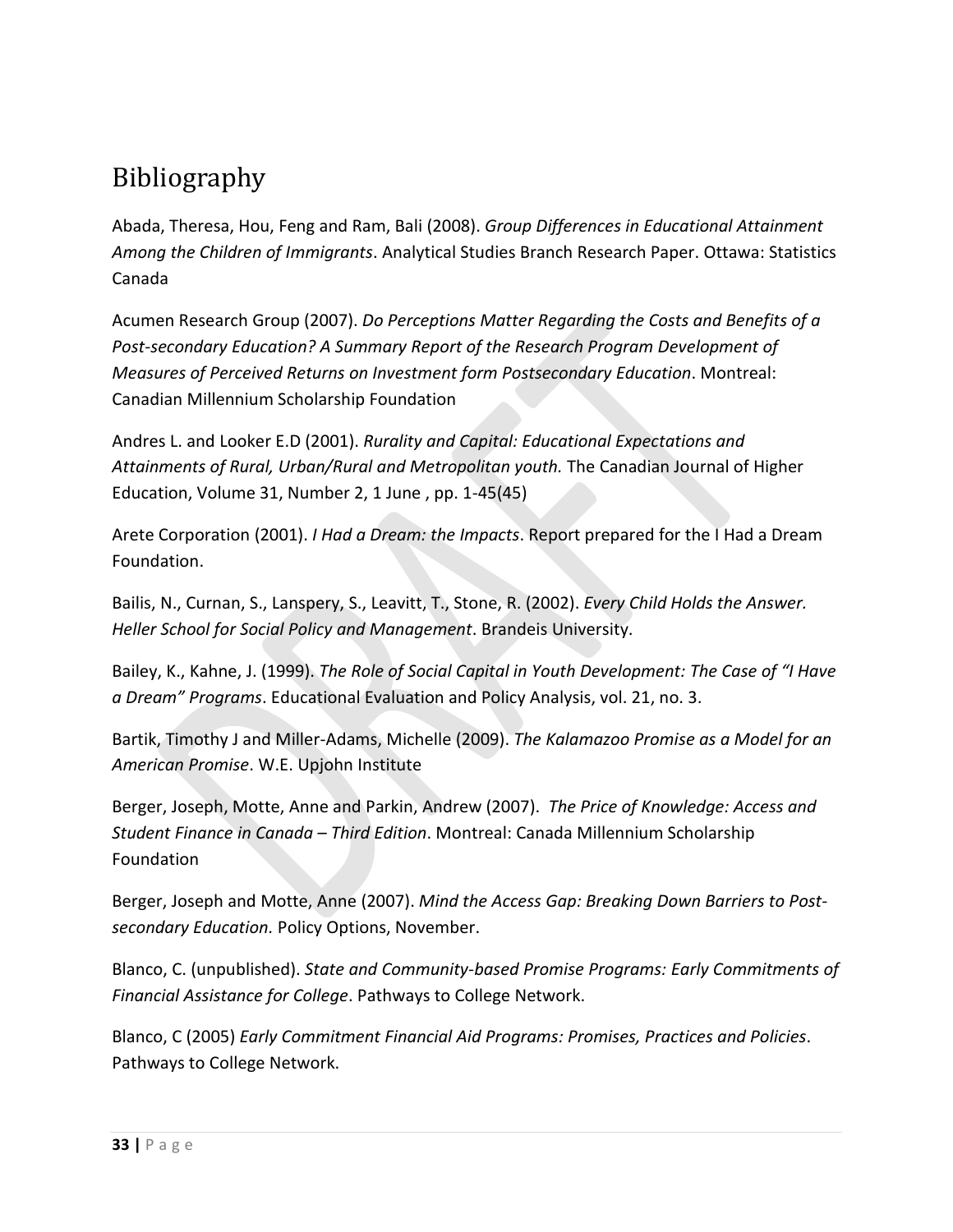Boston Consulting Group (2011) *Assessment of Pathways to Education: Executive Summary*. Toronto: Pathways to Education

Bridgespan Group. (2004). *The Posse Foundation, Inc. Ensuring site consistency while expanding nationally*. Bridgespan Group.

Canada Millennium Scholarship Foundation (2008). *LE,NONET Project: A Pilot Research Project to Support the Success of Aboriginal Post-Secondary Students. [Interim Evaluation Report*]. Montreal: Canada Millennium Scholarship Foundation

Chambers, Tony and Sukhai, Mahadeo (2011) *Assessment of Financial Barriers Affecting Students with Disabilities in Postsecondary Education*. Toronto and Montreal: Canada Millennium Scholarship Foundation and the Higher Education Quality Council of Ontario

Croft, M., Whitehurst, G. (2010). *The Harlem Children's Zone, Promise Neighborhoods, and the Broader, Bolder Approach to Education*. New York: Brookings Institute.

Cunningham, Alisa, Redmond, Christine, and Merisotis, Jamie (2003). *Investing Early: Intervention Programs in Selected U.S. States*. Montreal: Canada Millennium Scholarship Foundation

Cunningham, A., Erisman, W., Looney, S. (2007). *From Aspirations to Action: The Role of Middle School Parents in Making the Dream of College a Reality*. Institute for Higher Education Policy.

Cunningham, A., Erisman, W., Looney, S. (2008). *Higher Education in Michigan: Overcoming Challenges to Expand Access.* Institute for Higher Education Policy.

De Brocker, Patrice (2005). *Getting There and Staying There: Low Income Students and Postsecondary Education*. Ottawa: Canadian Policy Research Network.

DeClou, L. (2014). *Social Returns: Assessing the benefits of higher education*. Toronto: Higher Education Quality Council of Ontario.

Deller, F. & Oldford, S. (2011). *Participation of Low-Income Students in Ontario*. Toronto: Higher Education Quality Council of Ontario.

Deller, F., & Tomas, S. (2013). *Strategies for Supporting Youth Education: A Snapshot of Early Intervention Programs in Ontario*. Toronto: Higher Education Quality Council of Ontario.

Drolet, Marie (2005). *Participation in Post-Secondary Education in Canada: Has the Role of Parental Education and Income over the 1990s*? Ottawa: Statistics Canada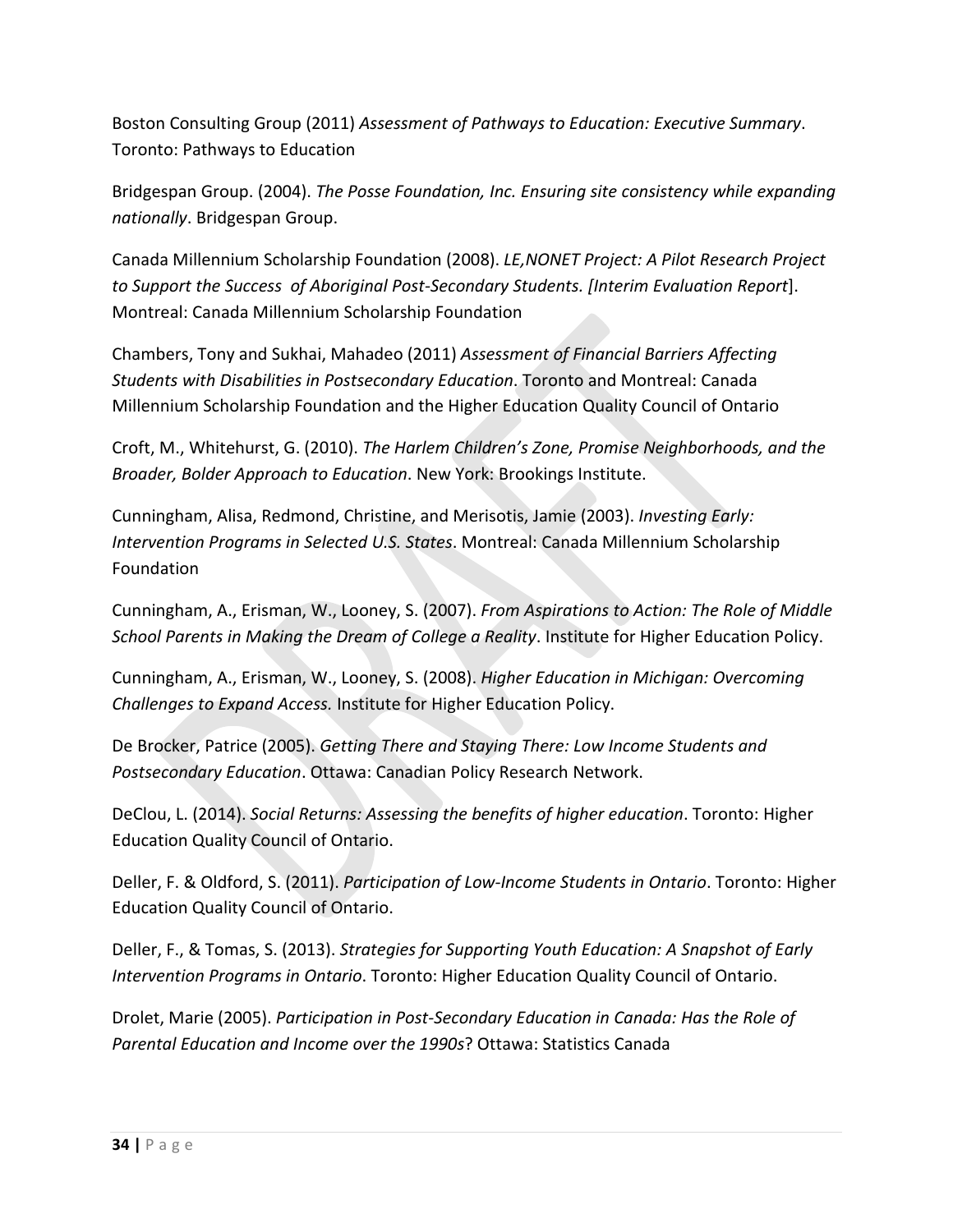Educational Policy Institute (2001). *Outreach Program Handbook*. Washington: The College Board.

Educational Policy Institute (2008). *Access, Persistence, and Barriers in Postsecondary Education: A Literature Review and Outline of Future Research*. Toronto: Higher Education Quality Council of Ontario

Finnie, Ross, Laporte, Christine and Lascelles, Eric (2004). *Family Background and Access To Post-Secondary Education: What Happened over the 1990s?* Analytical Studies Research Paper. Ottawa: Statistics Canada

Finnie, Ross, and Mueller, Richard E. (2008). *The Backgrounds of Canadian Youth and Access to Post-secondary Education: New Evidence from the Youth in Transition Survey*, in Finnie, Ross, Mueller, Richard, Sweetman, Arthur and Usher, Alex (eds). Who Goes? Who Stays? What Matters: Accessing and Persisting in Postsecondary Education in Canada. Kingston: School of Queens Policy Studies

Florida Department of Education (2006). *College Reach-Out Program Annual Evaluation: 2003- 04 Cohort with 2004-05 Postsecondary Outcomes* . Florida: Annual Report

Florida State Postsecondary Education Commission, Tallahassee. (1994). *A Statewide Evaluation of Florida's College Reach-Out Program* (ED 382 753, UD 030 437). Tallahassee, FL.

Fogg, N., Harrington, P. (2013). *Freshman-Year Retention Rates of College Crusaders who graduated between 2006 and 2010*. Drexel University Center for Labor Markets and Policy.

Ford, Rueben et al (2012). *Future to Discover: Post-secondary Impacts Report*. Social Research and Demonstration Corporation

Frenettte, Marc (2007) *Why Are Youth from Lower-income Families Less Likely to Attend University? Evidence from Academic Abilities, Parental Influences, and Financial Constraints*. Ottawa: Statistics Canada

Fryer, R., Dobbie, W. (2013). *The Medium-Term Impacts of High-Achieving Charter Schools on Non-Test Score Outcomes*.

Gandara, Patricia (2001). *Paving the Way to Understanding Education: k-12 Intervention Programs for Underrepresented Youth. Report of the National Postsecondary Education Cooperative Working Group on Access to Postsecondary Education*. Washington: National Postsecondary Education Cooperative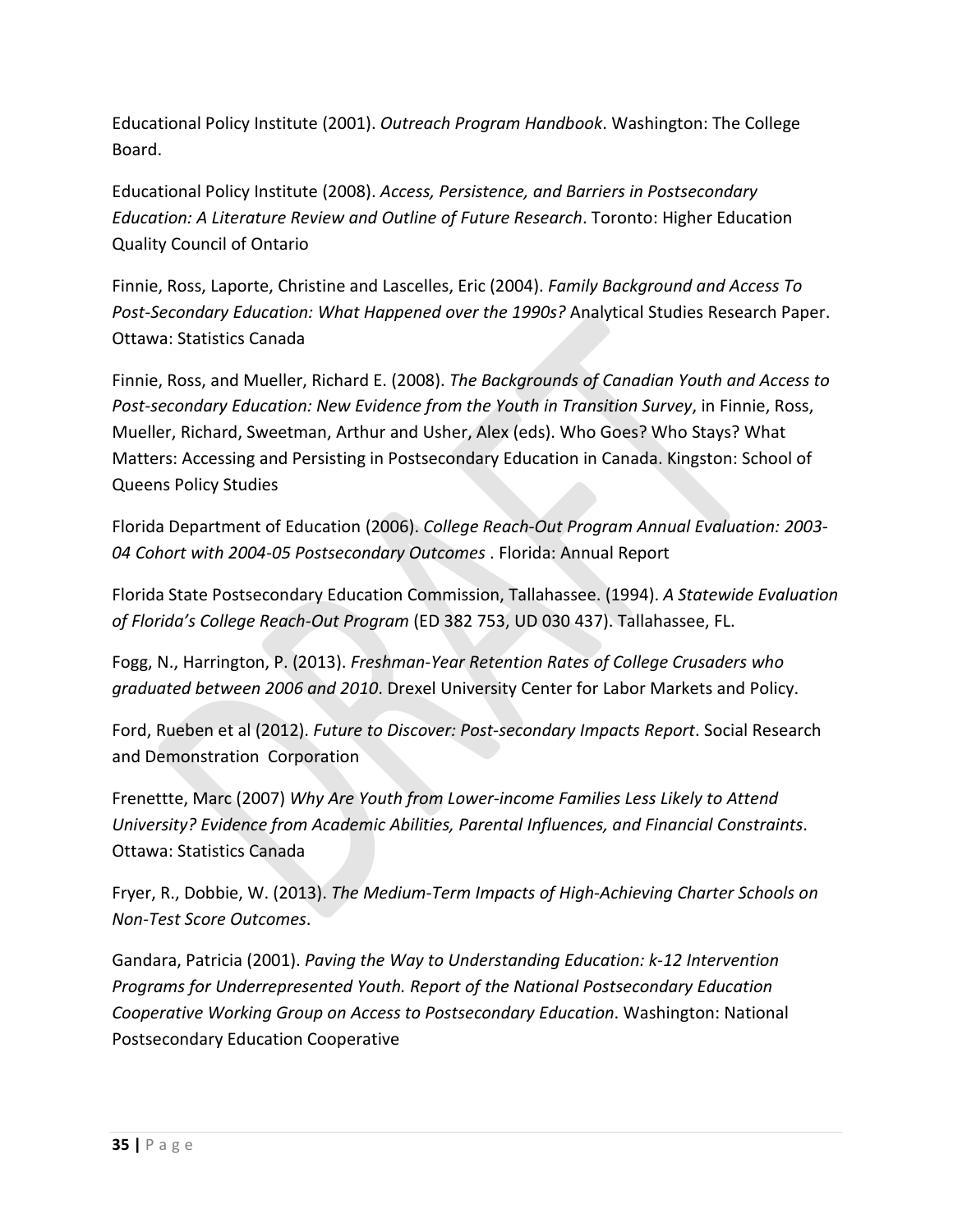Gandara, Partricia (2003). *Meeting Common Goals: Linking K-12 and College Interventions* in Tierney, William G. (ed) Increasing Access to College: Extending Opportunities for all Students. New York: State University of New York Press

Gandara, P. (2006). *Strengthening the Academic Pipeline Leading to Careers in Math, Science, and Technology for Latino Students*. Journal of Hispanic Higher Education, vol. 5, no. 3.

Gandara, P. (2004). *Latino Achievement: Identifying Models That Foster Success*. Research Monograph. National Research Center on the Gifted and Talented.

Gladieux, Lawrence and Swail, Watson Scott (1998). *Financial Aid Is Not Enough: Improving the Odds of College Success*. Washington: The College Board

Gullatt, Yvette and Jan, Wendy (2003). *How do Pre-Collegiate Academic Outreach Programs impact College Going among Underrepresented Students*? University of California: Pathways to College Network.

Higgins, C. (1991). *I Have a Dream in Washington, D.C. Initial Report*. John D. and Catherine T. MacArthur Foundation, Chicago, IL.

Ipsos-Ried (2004). *Canadian Attitudes Towards Financing Postsecondary Education: Who should Pay and How*. Montreal: Canada Millennium Scholarship Foundation

Jacobi, Maryann. *Mentoring and Undergraduate Academic Success: A Literature Review of Educational Research*, Vol. 61, No. 4 (Winter, 1991), pp. 505-532

Lingenfelter, Paul (ed.) (2007). *More Student Success: A Systemic Solution*. Washington: State Higher Education Executive Officers

L'Orange, Hans (2007). *Data and Accountability Systems. More Student Success: A Systemic Solution.* Washington: State Higher Education Executive Officers

Lumina Foundation. *Results and Reflections, An Evaluation Report. Indiana's 21st Century Scholar's Program: A State Program with National Implications*. Indiana: Lumina Foundation.

Glover, Denise, MacAllum, Keith, Queen, Barbara, and Riggs, Angela (2007). Deciding on Postsecondary Education. Washington: National Postsecondary Education Cooperative

Mathematica Policy Research Inc (2004). *The Impacts of Regular Upward Bound: Results from the Third Follow-up Data Collection*. Washington: U.S. Department of Education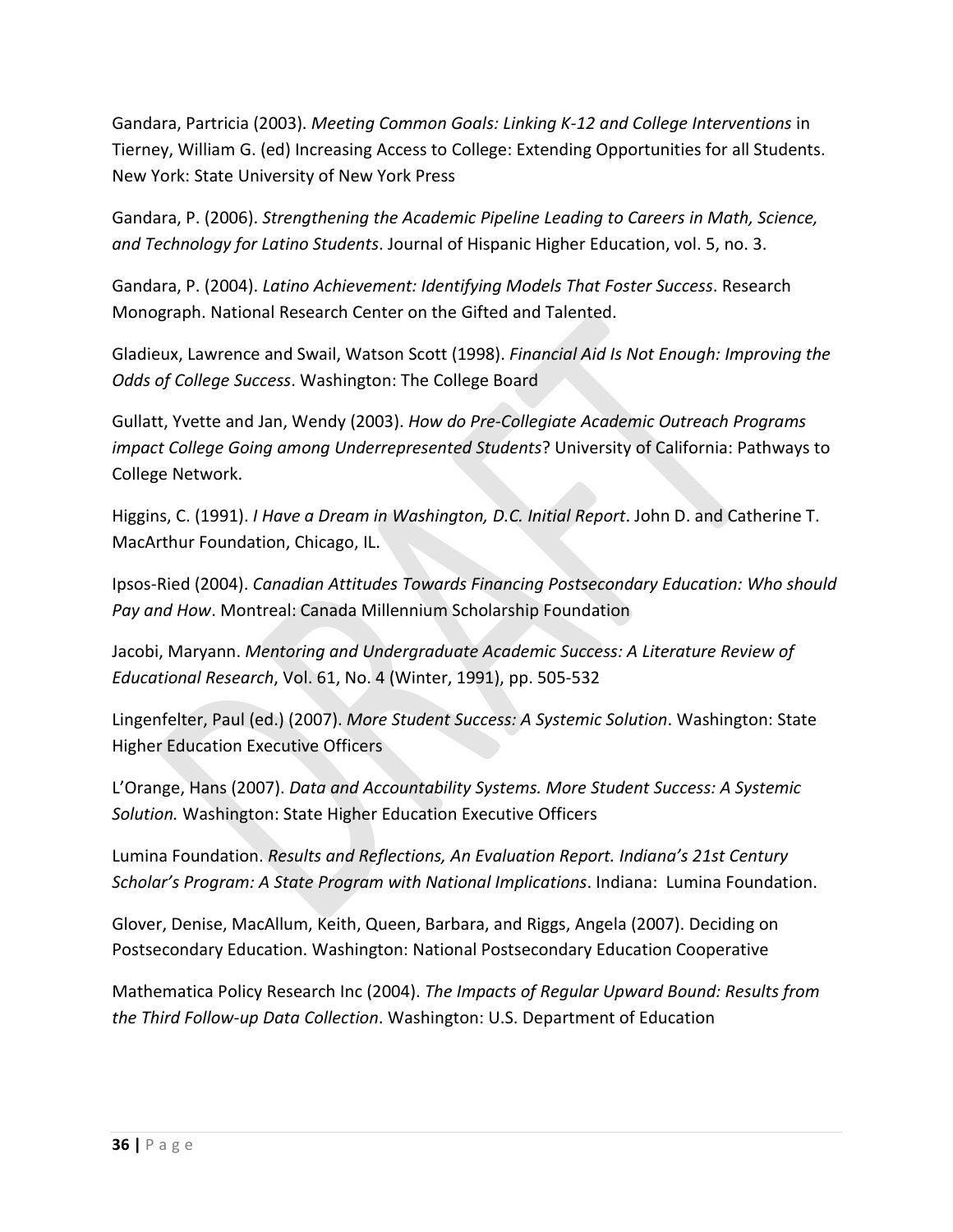McElroy, Edward J., Maria Armesto. *TRIO and Upward Bound: History, Programs, and Issues-Past, Present, and Future.* The Journal of Negro Education, Vol. 67, No. 4, The Full Circle: TRIO Programs, Higher Education, and the American Future (Autumn, 1998), pp. 373-380

Mendelson, Michael (2006). *Aboriginal Peoples and Postsecondary Education in Canada*. Ottawa: Caledon Institute

Miller-Adams, Michelle and Timmeney, Bridget (2013) *The Impact of the Kalamazoo Promise on College Choice: An Analysis of Kalamazoo Area Math and Science Center Graduates*. W.E. Upjohn Institute

Miller-Adams, Michelle and Jenna, Fiore (2013) *The Kalamazoo Promise and Changing Perceptions of the Kalamazoo Public Schools*. W.E. Upjohn Institute

Mueller, Richard E. (2008). *Access and Persistence of Students from Low Income Backgrounds in Canadian Post-Secondary Education: A Review of the Literature*. A MESA Research Paper. Toronto: Educational Policy Institute

National Postsecondary Education Cooperative (2001). *Paving the Way to Postsecondary Education: K-12 Intervention programs for Underrepresented Youth*. Washington: National Postsecondary Education Cooperative

Organization for Economic Co-Operation and Development (2007). *Education at a Glance 2007*: *OECD Indicators*. Paris: OECD.

Palameta, B. & Voyer, J.P. (2010). *Willingness to pay for Post-secondary Education Among Under-represented Groups – Report*. Toronto: Higher Education Quality Council of Ontario.

Perna, L., Rowan-Kenyon, H., Loring Thomas, S., Bell, A., Anderson, R., Li, C. (2008). *The Role of College Counselling in Shaping College Opportunity: Variations Across High Schools*. The Review of Higher Education, vol. 31, no. 2.

Perna, L., Rowan-Kenyon, H., Bell, A. (2008). *Contextual Influences on Parental Involvement in College Going: Variations by Socioeconomic Clas*s. The Journal of Higher Education, vol. 79, no. 5.

Perna, L., Rowan-Kenyon, H., Loring Thomas, S., Bell, A., Li, C. (2008). *A Typology of Federal and State Programs Designed to Promote College Enrollment.* The Journal of Higher Education, vol. 79, no. 3.

Perna, L., Rowan-Kenyon, H., Bell, A. (2009). *College Knowledge of 9th and 11th Grade Students: Variation by School and State Context*. The Journal of Higher Education, vol. 80, no. 6.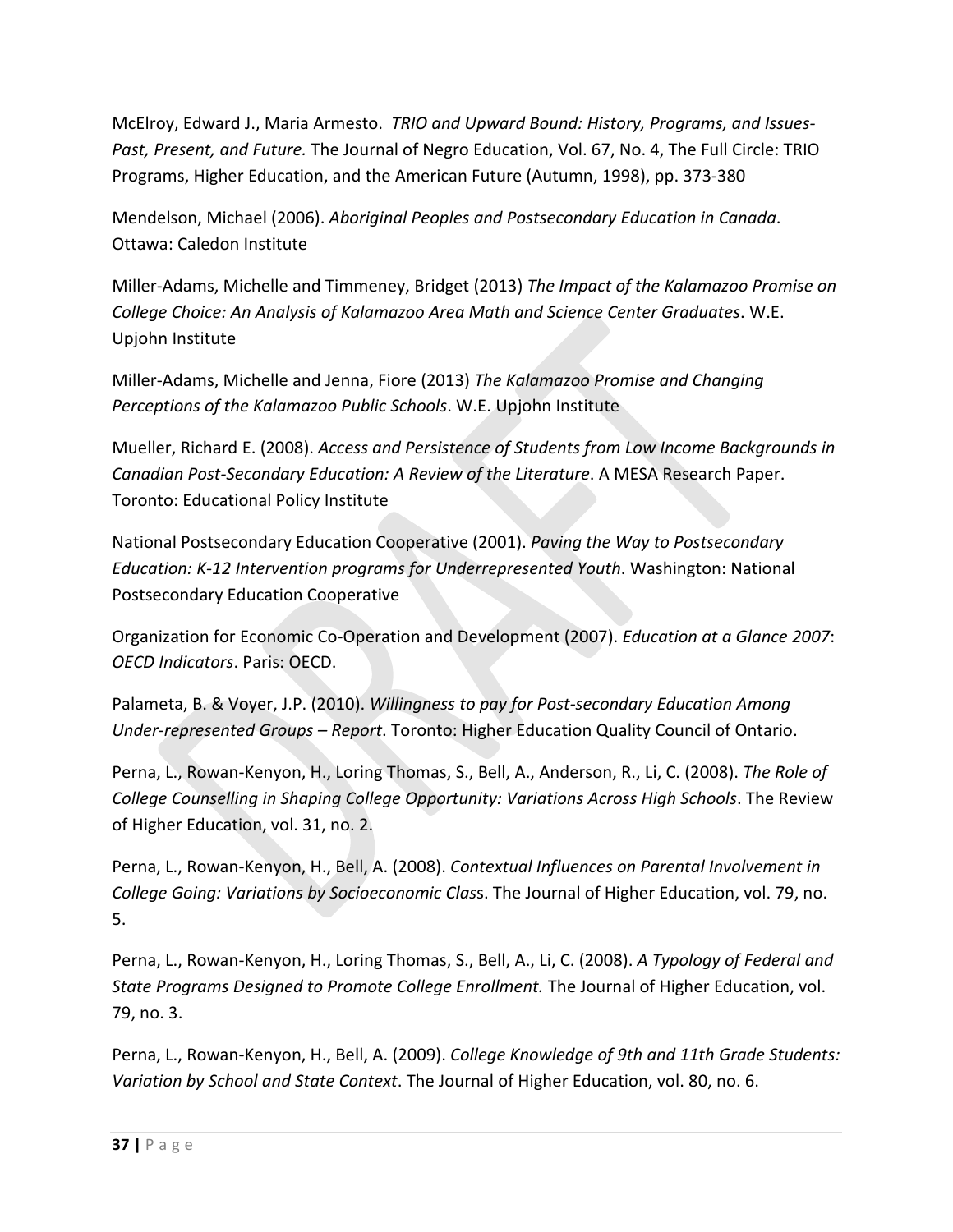Perna, L., Jones, A. (Editors). (2013). *The State of College Access and Completion: Improving College Success for Students and Underrepresented Groups*. New York: Routledge.

Perna, L., Thomas, S. (2009). *Barriers to College Opportunity: The Unintended Consequences of State Mandated Testing*. Educational Policy, vol. 23, no. 3.

Perna, L. (2010). *Toward a More Complete Understanding of the Role of Financial Aid in Promoting College Enrollment: The Importance of Context*. Higher Education Handbook: Theory and Research, vol. 25, pp 129-179.

Perna, L., Rowan-Kenyon, H., Swan, A. (2011). *Structuring Opportunity: The Role of School Context in Shaping High School Students' Occupational Aspirations*. The Career Development Quarterly, vol. 59, Issue 4.

Prairie Research Associates (2005). *Survey of Secondary School Students*. Montreal: Canada Millennium Scholarship Foundation

R.A. Malatest & Associates Ltd (2004) *Aboriginal Peoples and Post-Secondary Education: What Educators Have Learned*. Montreal: Canada Millennium Scholarship Foundation

R.A. Malatest and Stonechild, Blair (2008). *Factors Affecting the use of Student Financial Assistance by First Nations Youth*. Montreal: Canada Millennium Scholarship Foundation

Rhodes, William, Truitt, Linda and Martinez, Audrey (2006).*A National Evaluation of the "I Have a Dream" Program*. Massachusetts: ABT Associates

Smith, J., Helfenbein, R., Hughes, R., Stuckey, S., Berumen, J. – *Twenty First Century Scholars Qualitative Study: Higher Education Report*. Center for Urban and Multicultural Education, University of Indiana.

Social Research and Demonstration Corporation (2010). *BC Avid Pilot Project: Interim Impacts Report*. Ottawa: SRDC

Songco, K. (2008). *The California Student Opportunity and Access Programs (Cal-SOAP): Measuring Program Effectiveness*.

St. John, Edward, Fisher, Amy, Lee, Malisa, Daun-Barnett, Nathan, Williams, Krystal (2008) *Educational Opportunity in Indiana: Studies of the Twenty-first Century Scholars Program Using State Student Unit Record Data Systems1*. Indiana: Lumina Foundation.

Strusinski, M. (1997). *Evaluation of the I Have a Dream Project*. Dade County Public Schools, Miami, FL.